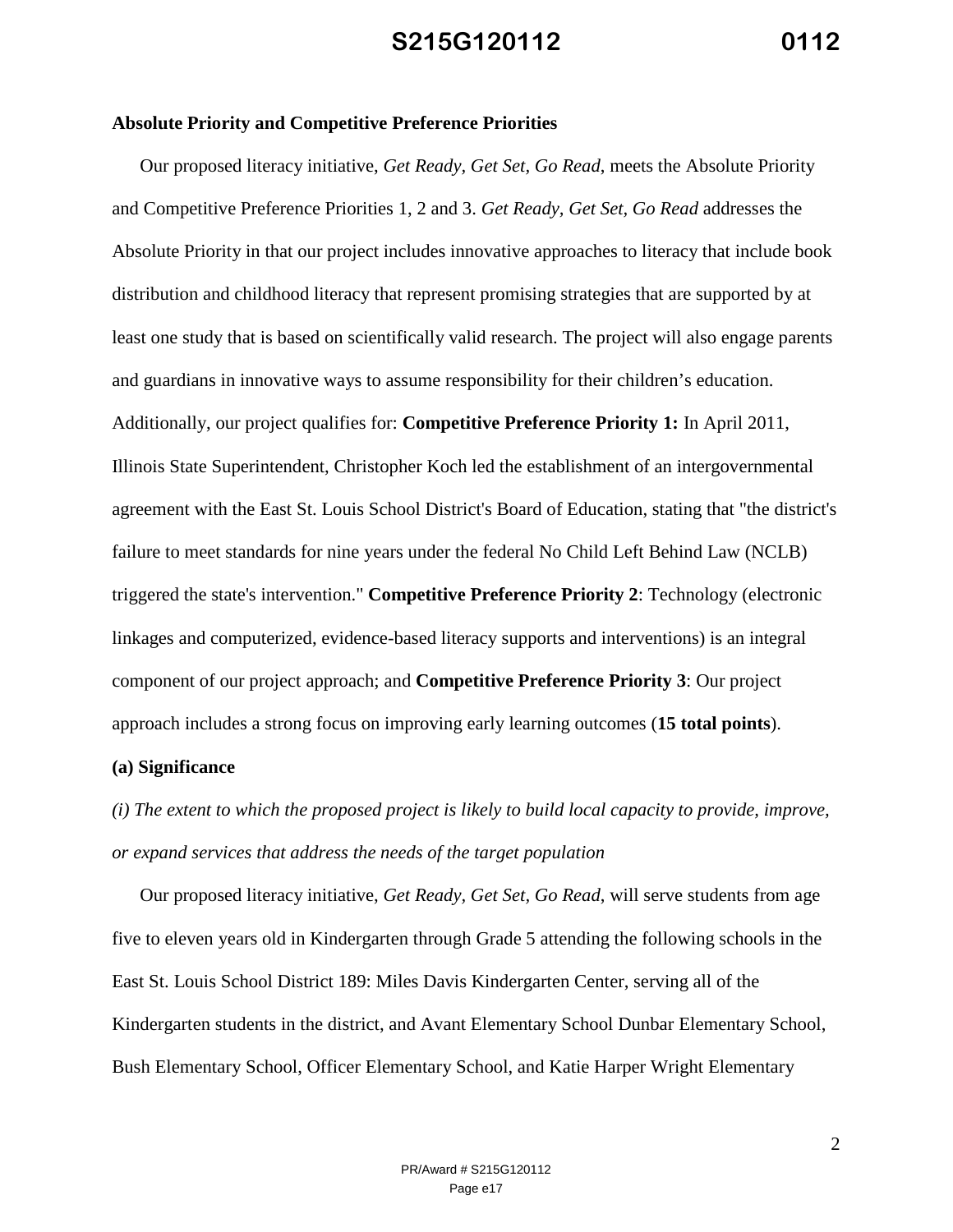School, all of which serve students in Grades 1-5. East St. Louis School District 189 is among the most impoverished school districts in the State of Illinois, with a full 96% of our students qualifying for free and reduced lunch; 98.6 percent of our students are African-American. According to current U.S. Census Bureau figures, more than one-half of East Saint Louis residents live below the poverty level, **which is more than three times the poverty level for the State of Illinois** (15.1%). Given the intergenerational abject poverty that our students must face every day of their lives, it is not surprising that they struggle academically. In the unforgettable words of Jonathan Kozol in his historic book, *Savage Inequalities*, in 1991 Kozol wrote: "East St. Louis might suggest another world." The city, which is 98 percent black, has no obstetric services, no regular trash collection, and few jobs. Nearly a third of its families live on less than a year (U.S. Census Bureau); 75 percent of East Saint Louis residents live on welfare of some form. The U.S. Department of Housing and Urban Development describes it as "the most distressed small city in America.<sup>1</sup>" Twenty-one years later, not much has changed. In 2012 children ride yellow school buses and twice daily pass shuttered buildings, firegutted structures, empty lots, trash burning in large cans, and scantily clad women walking the streets. Recently, city stop lights were turned off and replaced with Stop Signs because, as cars stopped for red lights, drivers were often attacked by unemployed, angry youth. Gang violence, single-parent homes, grandparents as guardians, high unemployment, and poor health caused in part by pollutants and toxins that fill the air, water, and ground soil further characterize the environment in which the young children of East St. Louis live and strive to learn.

Recognizing that intense poverty poses a barrier to learning, it is no surprise that academic performance in East St. Louis School District is persistently low. In April 2011, Illinois State Superintendent, Christopher Koch led the establishment of an intergovernmental agreement with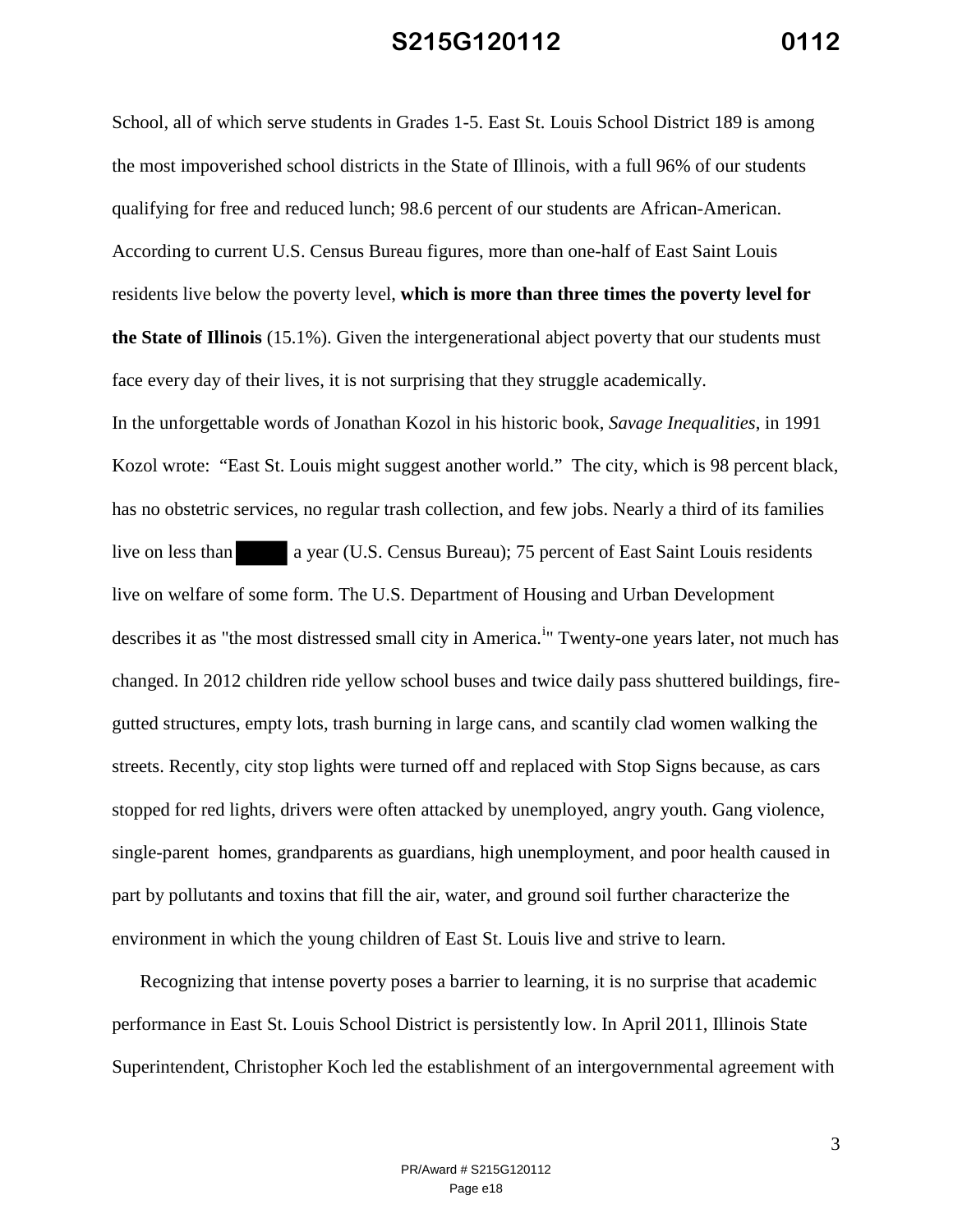the East St. Louis School District's Board of Education, stating that "the district's failure to meet standards for nine years under the federal No Child Left Behind Law (NCLB) triggered the state's intervention." To illustrate how acute the status of academic achievement is in East St. Louis, 2011 state test results show that only 60 percent of students met or exceeded Reading standards; as students advance through school, the percentage of students failing to meet or exceed reading standards increases. For example, in 2011, only 66 percent of  $6<sup>th</sup>$  grade students and only 27 percent of students with disabilities met standards in Reading. By Grade 11, in 2011 a mere 13 percent of all students and only 2 percent of students with disabilities met Reading standards. Studies show that when students are reading below grade level at the end of first grade and do not receive adequate intervention, the gap between them and academic achievers grow with each grade level. Without a solid foundation in reading, including a robust vocabulary, students struggle to learn in all subjects – English Language Arts, Science, Mathematics and Social Studies, resulting in disruptions, suspensions, dropouts, and extreme lack of preparation for post-secondary education and today's workforce. It will take a legion of inter-related interventions engaging all key players -- from the State Department of Education to the District to the classroom to the home and community—to reverse the pattern of persistent low performance that continues to characterize East St. Louis School District 189. Project *Get Ready, Get Set, Go Read* is one critical weapon against the picture of failure painted above. By building a strong early literacy foundation, Project *Get Ready, Get Set, Go Read* will build confident, successful readers and mobilize parents/guardians to assume key roles and greater responsibility in the education of their children. To fail to build a strong literacy foundation for these children is tantamount to denying these children their right to participate fully and meaningfully in today's economy. Moreover, Project *Get Ready, Get Set, Go Read* illustrates fiscal responsibility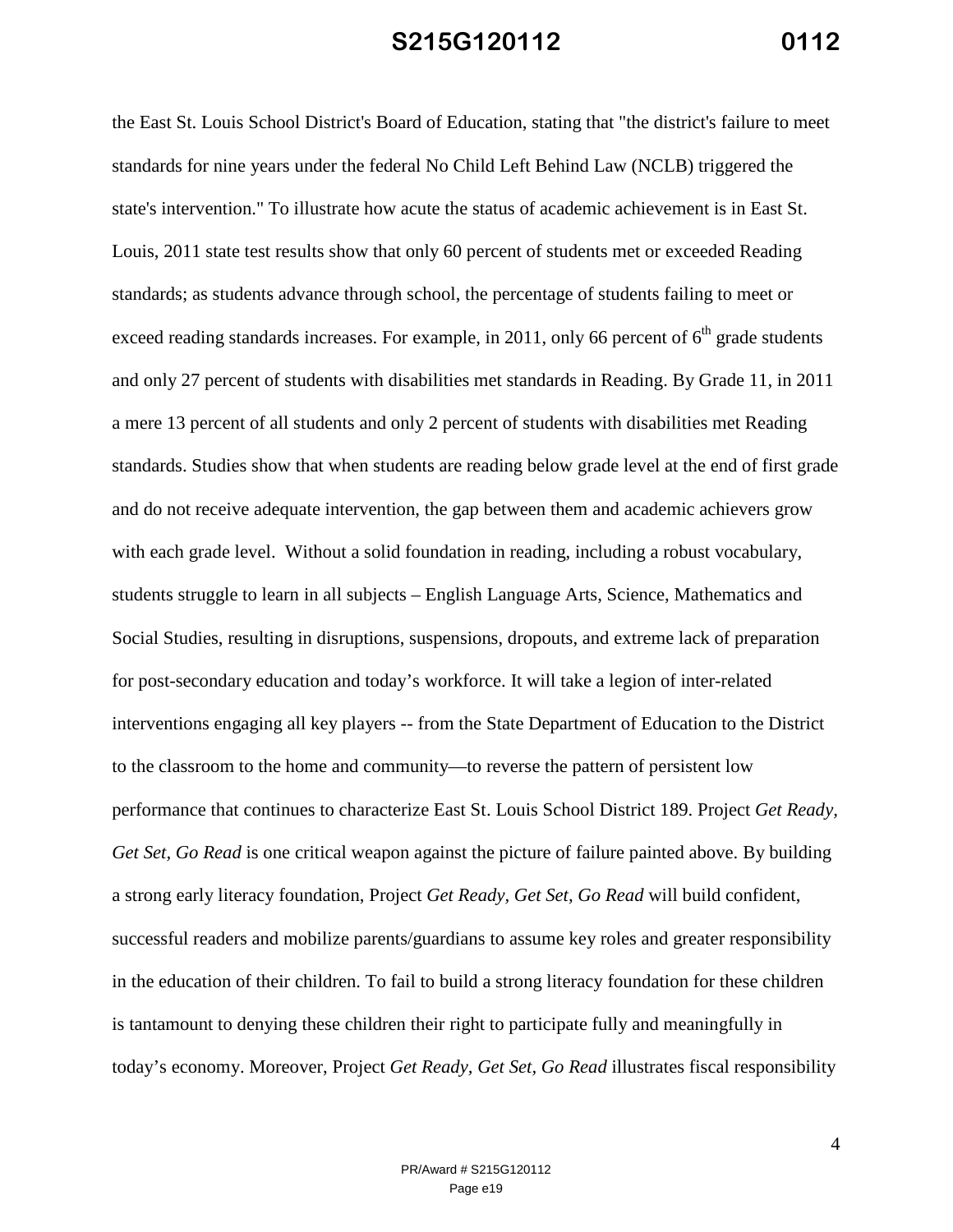because, carried out with fidelity, it will reduce retentions and needless referrals to special education, saving the district, the state, and the nation millions of dollars.

# *(ii) The extent to which the proposed project involves the development or demonstration of promising new strategies that build on, or are alternatives to, existing strategies*

Research and practice have shown that intervening early to catch children before they fail and build for them a solid foundation in literacy delivers sustained outcomes, thereby reducing retentions, needless referrals to special education, truancy, drop outs, and low academic achievement, all of which damage lives and cost the district hundreds of thousands of dollars, and the community millions of dollars. *Get Ready, Get Set, Go Read* aims to ensure that a cohort of Kindergarten, First and Second Grade students will participate in rich literacy activities designed to build a solid foundation for sustained success in reading. The project rests on two key pillars: (1) whole and small group instruction in *Read Well*, a mastery- and research-based language arts curriculum that differentiates instruction for every student, incorporating a unique sound sequence based on the most frequently used words and exposing children to rich texts that align with social studies and science standards, and (2) development of parent/guardian/caretaker and sibling skills in not only the importance of reading to and with children daily but also parent/family acquisition of the "how" – how to read aloud to their children. Parents, guardians, caretakers and siblings will learn how to extend learning beyond the school day through (a) encouraging student usage of *Ticket to Read (K-5)*, an engaging student-centered web-based practice component of the *Read Well* intervention and support curriculum, (b) effective use of *take-home books* for read alouds, partner reading, and read aloud think alouds, and (c) consistent use of the East St. Louis public library.

Parent Literacy Leaders book distributions related to the *Read Well* curriculum will enable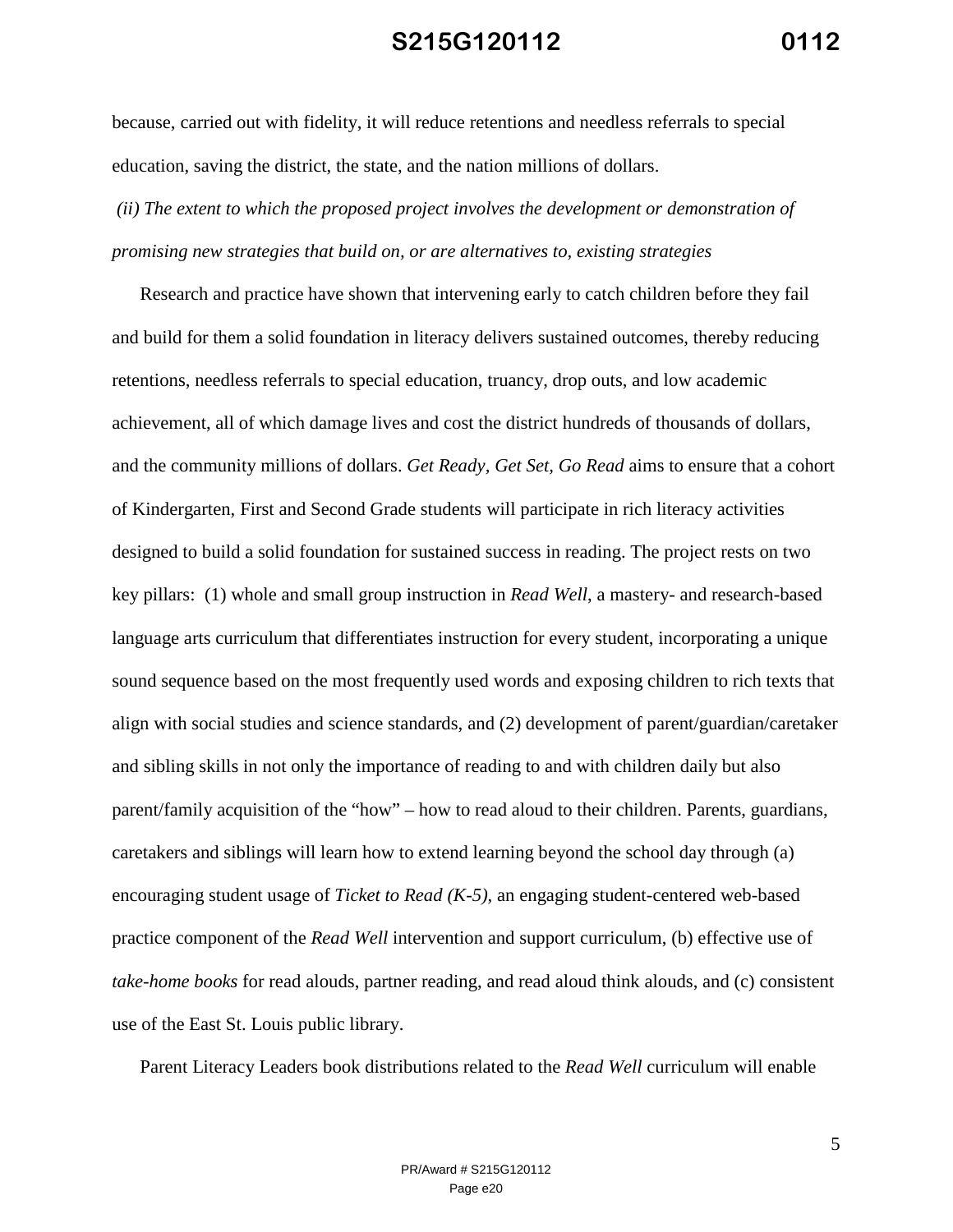parents, siblings, guardians, and caretakers to support the development of literacy skills for their children. It is one thing to mention a book; it is quick another, more powerful, to put that book in the hands of parents and provide them with the know-how of reading aloud to their children.

With the support of in Innovative Approaches to Literacy Program funds to support *Get Ready, Get Set, Go Read,* which as indicated above, is based on a promising strategy backed by scientific research. East Saint Louis School District 189 is one of the most impoverished school districts in the country. With more than 98% of our students living in abject poverty and our district resources already stretched beyond their limits, outside financial support is essential to launching this desperately-needed intervention. *Get Ready, Get Set, Go Read* will sustainably support the district's efforts to improve the literacy rates of thousands of the most at-risk students in the State of Illinois, while engaging parents as meaningful partners in their children's literacy education.

#### **(b) Quality of the project design**

*(i) The extent to which the goals, objectives, and outcomes to be achieved by the proposed project are clearly specified and measurable*

| Objective                                                    | <b>Measurement tool</b>           |
|--------------------------------------------------------------|-----------------------------------|
| By the end of 24 months, the percentage of 5-year-old        | Analysis of pre- and post-testing |
| participating children who achieve significant gains in oral | using benchmark tests such as     |
| language skills will increase by 10%. <b>Benchmarks:</b> 5%  | DIBELS; ongoing analysis of       |
| increase in year 1; additional 5% increase in year 2         | classroom benchmark tests, and    |
|                                                              | grade reports                     |
| By the end of 24 months, the percentage of students          | Analysis of pre- and post-testing |
| (including $3rd$ grade students) at the targeted schools who | using benchmark tests such as     |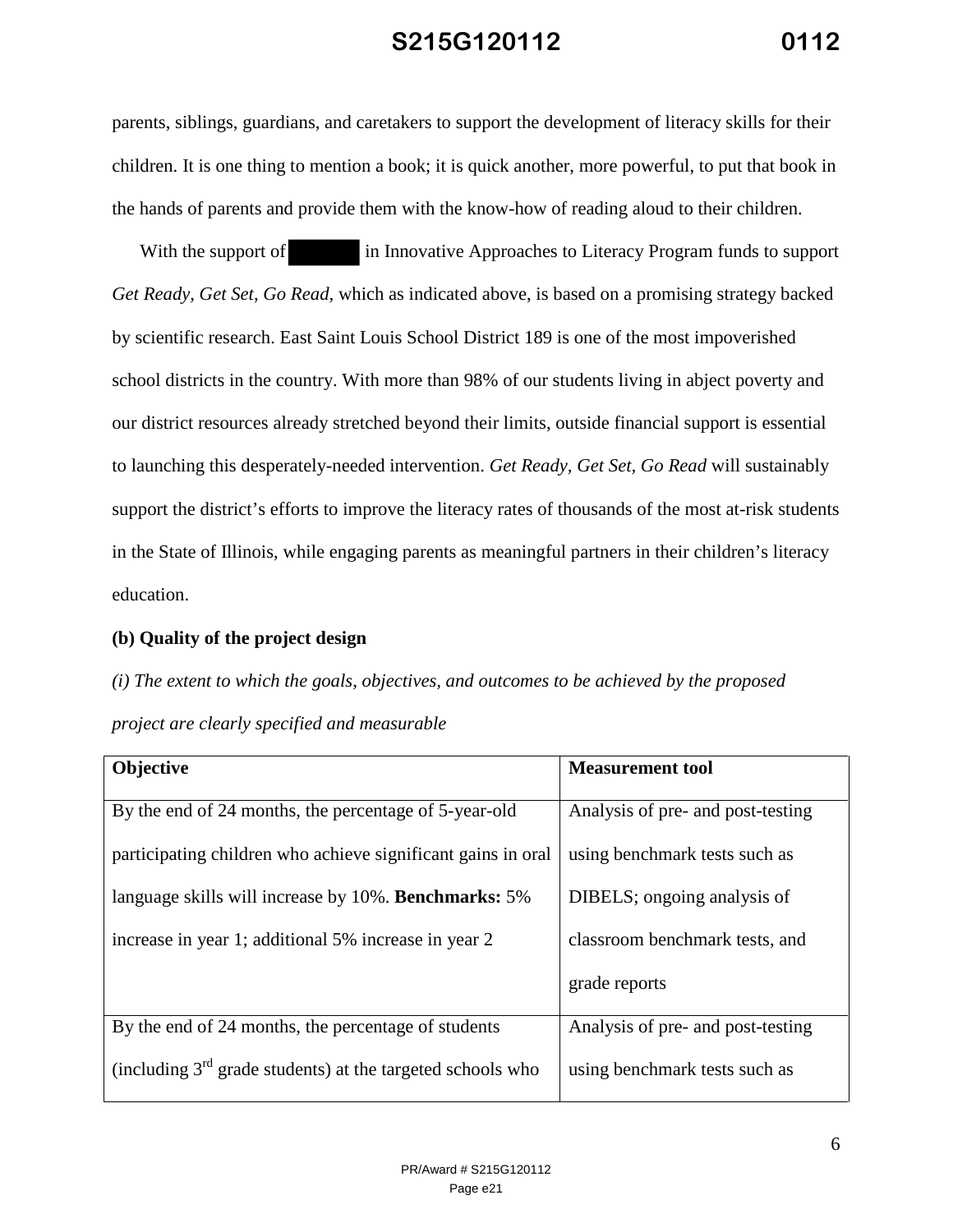| meet or exceed proficiency on State reading or language    | DIBELS; ongoing analysis of          |
|------------------------------------------------------------|--------------------------------------|
| arts assessments will increase by 10%. Benchmarks: 5%      | classroom benchmark tests, and       |
| increase in year 1; additional 5% increase in year 2       | grade reports                        |
| (addresses GPRA measure 2)                                 |                                      |
| By the end of 24 months, the percentage of students at the | Ongoing analysis of classroom        |
| targeted schools who demonstrate proficiency in writing    | benchmark tests, grade reports       |
| will increase by 10%. Benchmarks: 5% increase in year      |                                      |
| 1; additional 5% increase in year 2                        |                                      |
| By the end of 24 months, 100% of classroom teachers at     | Pre- and post-participation surveys; |
| the targeted schools will integrate Read Well instruction  | lesson plan reviews; on-site         |
| into their classrooms in Kindergarten and Grades 1 and 2.  | coaches' notes                       |
| Benchmarks: 50% of classrooms in year one; an              |                                      |
| additional 50% in year two                                 |                                      |
| By the end of 24 months, 100% of teachers will indicate    | Pre- and post-participation surveys  |
| the acquisition of new knowledge and skills relating to    |                                      |
| improving students' literacy skills. Benchmarks: 80% in    |                                      |
| year one; 100% in year two                                 |                                      |
| By the end of 24-months, at least 10% of parents of        | Sign-in sheets; annual survey        |
| participating children will have attended at least one     |                                      |
| workshop for the purpose of equipping them with the        |                                      |
| skills and knowledge to support their children's literacy. |                                      |
| <b>Benchmarks:</b> 5% in year one; 10% in year two         |                                      |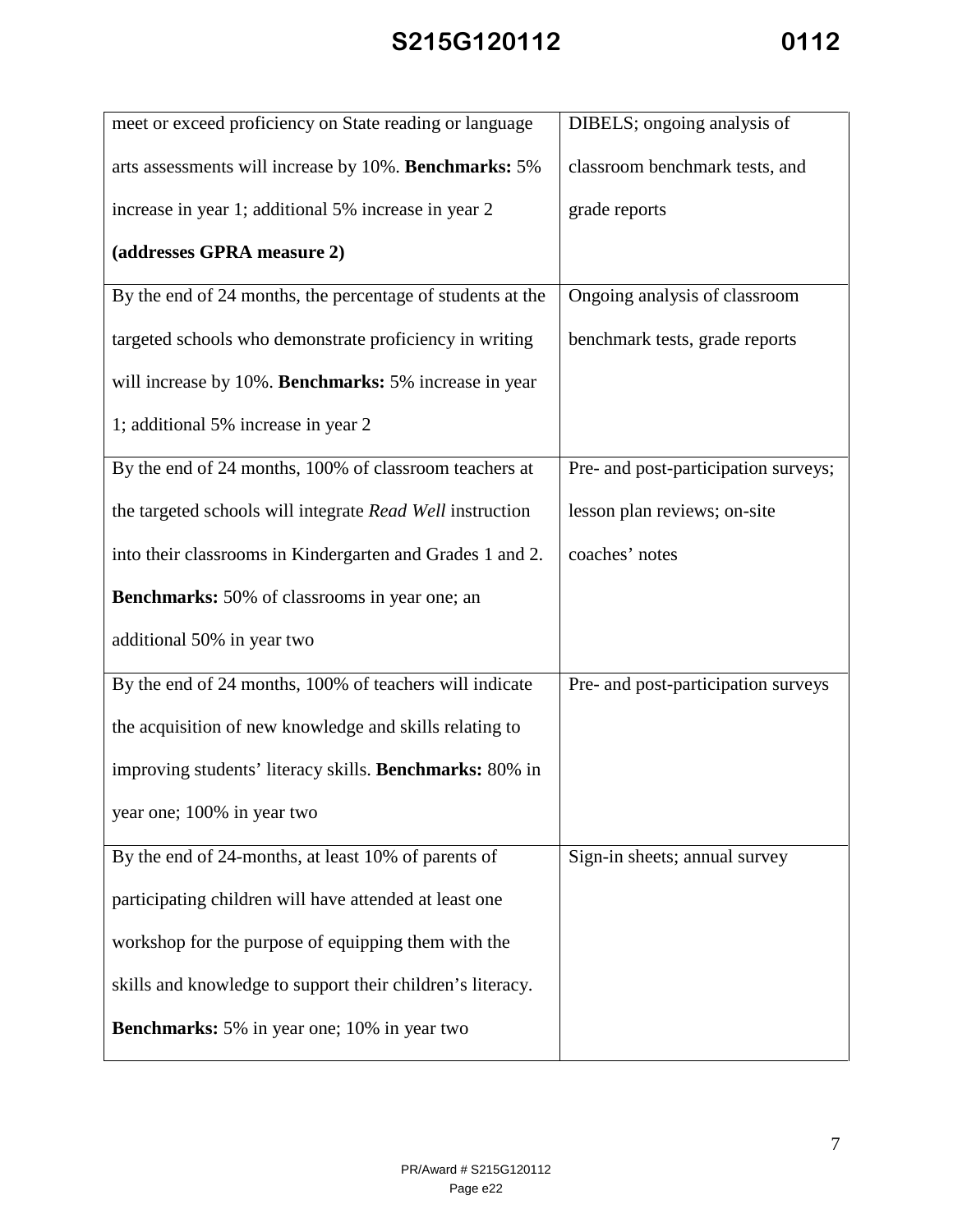*(ii) The extent to which the proposed project will be coordinated with similar or related efforts, and with other appropriate community, State, and Federal resources*

Utilizing available funds from other sources, the acquisition of foundational early literacy skills through the *Get Ready, Get Set, Go Read* project will be augmented by the expansion of the *Read Well* intervention and support curriculum to all students in Grades 2 and 3 in 2013- 2014, continuous on-site coaching to ensure that teachers and paraprofessionals sustain the research-based practices of the *Read Well* intervention and support curriculum, and ongoing parent training and coaching to ensure that learning extends beyond the school day and that parents/guardians continue to use take-home books and community resources such as the public library to solidify and extend their children's early literacy skills. Next, the district's 21<sup>st</sup> Century Learning Community final year grant (FY 2013) activities, in addition to activities to develop science and math knowledge, will include reading practice using *Ticket to Read* (K-5) and teacher-led instruction in Writing using the *Read Well* Composition modules for K-2 students. Rather than a potpourri of unrelated activities, the FY 2013  $21<sup>st</sup>$  Century Learning Communities grant will direct a portion of its funds to solidify and extend children's early literacy skills that are developed through this project.

Finally, to diminish the well-documented summer learning loss, Kindergarten, First and Second Grade students will benefit from summer research-based reading and writing activities using the *TimeWarp Plus* (K-9) program. *TimeWarp Plus* is a research-based, highly engaging summer literacy intervention that the district used in the summer of 2012. In a mere 20 days of summer school, students made gains in fluency, vocabulary and comprehension. The  $21<sup>st</sup>$ Century Learning Communities program and Summer School activities combined will help sustain academic achievement that results from the early literacy learning activities. proposed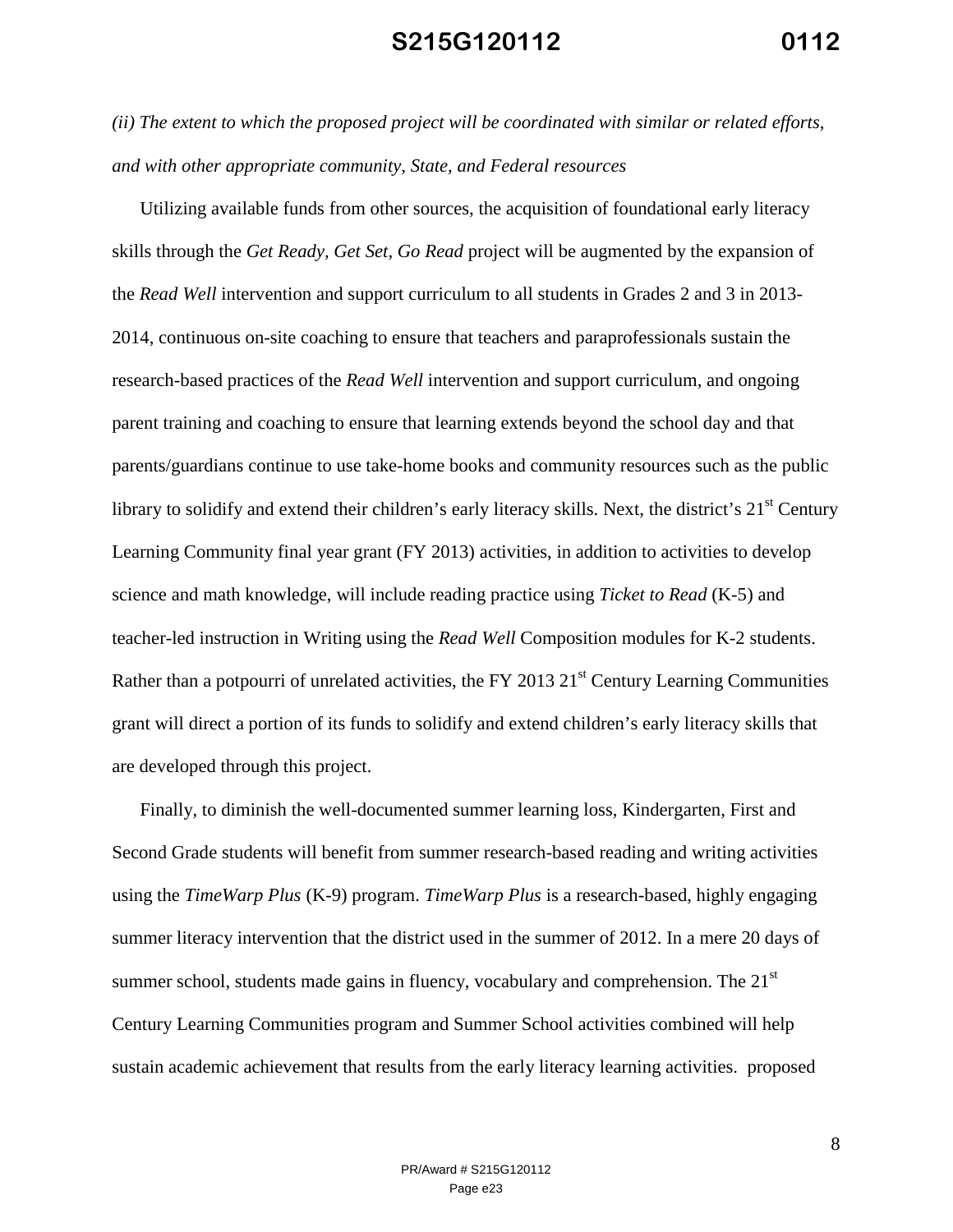The district has already purchased the *TimeWarp Plus* Teacher Resource materials and invested in extensive Professional Development and On-Site Coaching, thus building local capacity to implement *TimeWarp Plus* again in the summers of 2013 and 2014, without a substantial additional provision of funds.

*(iii) The extent to which the proposed project is part of a comprehensive effort to improve teaching and learning and support rigorous academic standards for students*. (5 points)

Under new leadership and oversight by the Illinois State Board of Education and a new Superintendent, Arthur Culver, and his team, East St. Louis School District 189 is committed to putting children first and to ensuring that all students acquire the necessary knowledge and skills to be successful in post-secondary education and the modern workforce. In order to put children first, the new superintendent, Arthur Culver, has led the district to align head-count with declined enrollment; recently in a bold move, Mr. Culver proposed eliminating over 50 positions. Secondly, in order to free funding for academic improvement, Mr. Culver has taken another bold step in closing four older elementary schools that consumed extensive funds for maintenance and could not accommodate more students. Moreover, commencing with this academic year (2012- 2013), principals will be held to rigorous accountability standards, the center-piece of which is student achievement in reading and mathematics, using new evaluation measures, including growth measures.

*(iv) The extent to which performance feedback and continuous improvement are integral to the design of the proposed project*

The *Read Well* curriculum's robust assessment system will be augmented with DIBELS Next to provide initial assessment and placement in the curriculum and ongoing performance feedback. *Read Well's* assessment system begins with the initial placement inventory, which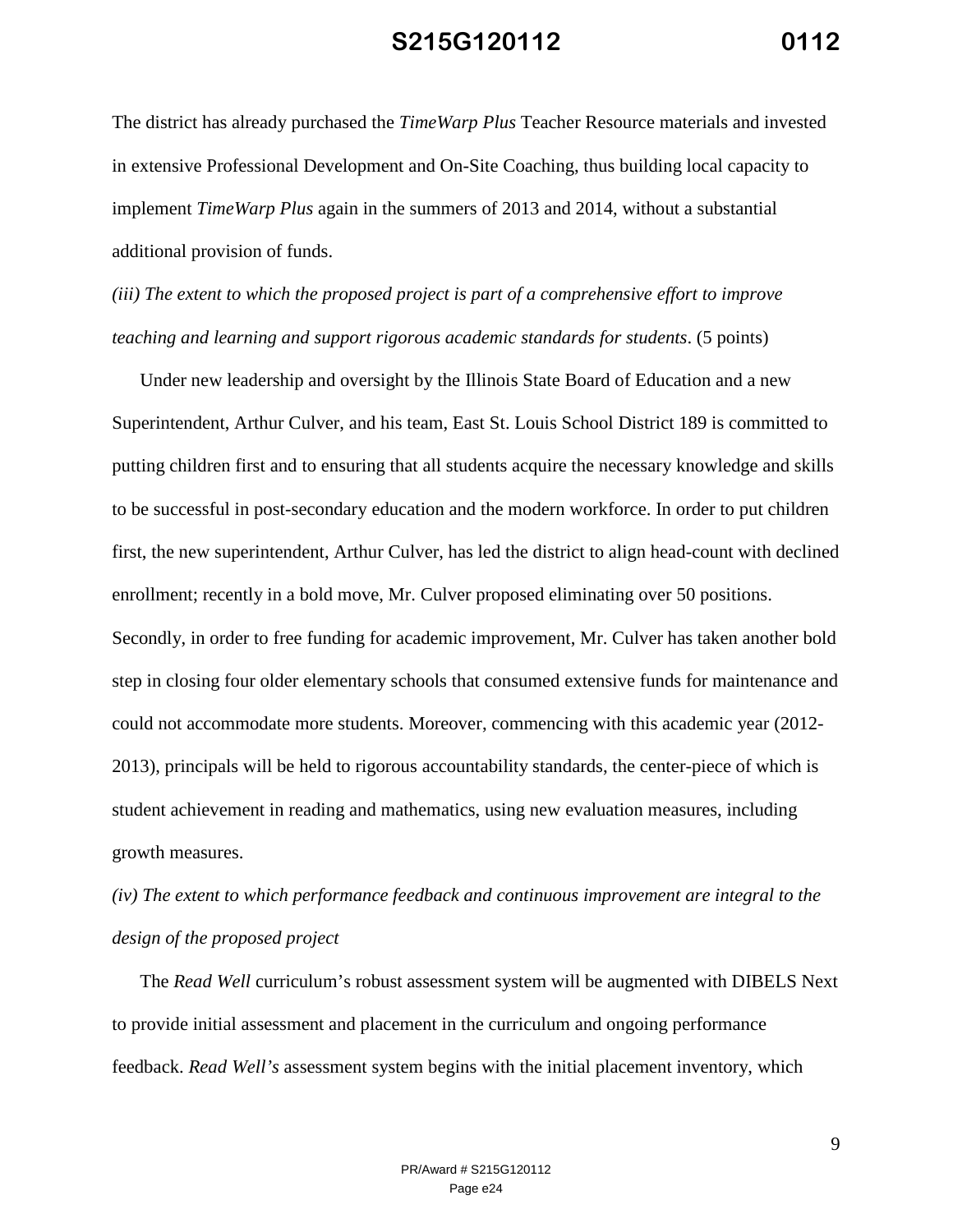provides the exact prescription for placing a student into the appropriate small group. Once instruction begins, students are assessed at the end of each unit. The *Read Well* intervention and support curriculum includes VPORT, a robust data management, reporting, and support system; with VPORT teachers and administrators can track progress and identify individual student needs. Since *Read Well* addresses social studies and science standards and includes more than 70 percent nonfiction and expository texts, students are exposed to topics such as Earth and Space Science, Life Science, Social Perspectives, Science and Technology, Civics, Economics, Geography, and U.S History; along with these rich, motivating topics and texts comes exposure to and acquisition of many Tier II and Tier III vocabulary words. *Read Well* and DIBELS Next assessments will measure vocabulary acquisition, along with phonemic awareness, phonics, fluency, and comprehension.

#### **(c) Quality of the project services**

*(i) The quality and sufficiency of strategies for ensuring equal access and treatment for eligible project participants who are members of groups that have traditionally been underrepresented based on race, color, national origin, gender, age, or disability*

Since nearly all East St. Louis students enter school at-risk of academic failure due to extreme poverty, the project will engage all Kindergarten and First Grade students in year one. *Read Well's* initial placement inventory will place students appropriately for differentiated, small group instruction. In year two, this cohort of students will benefit from *Read Well* as they progress to First and Second grade. Continuous Professional Development and On-Site Coaching will support all Kindergarten, First and Second Grade teachers in implementing the *Read Well* curriculum with fidelity and embedding *Read Well* instructional and assessment practices into their daily teaching. Regarding parent/guardian access to the *Get Ready, Get Set, Go Read*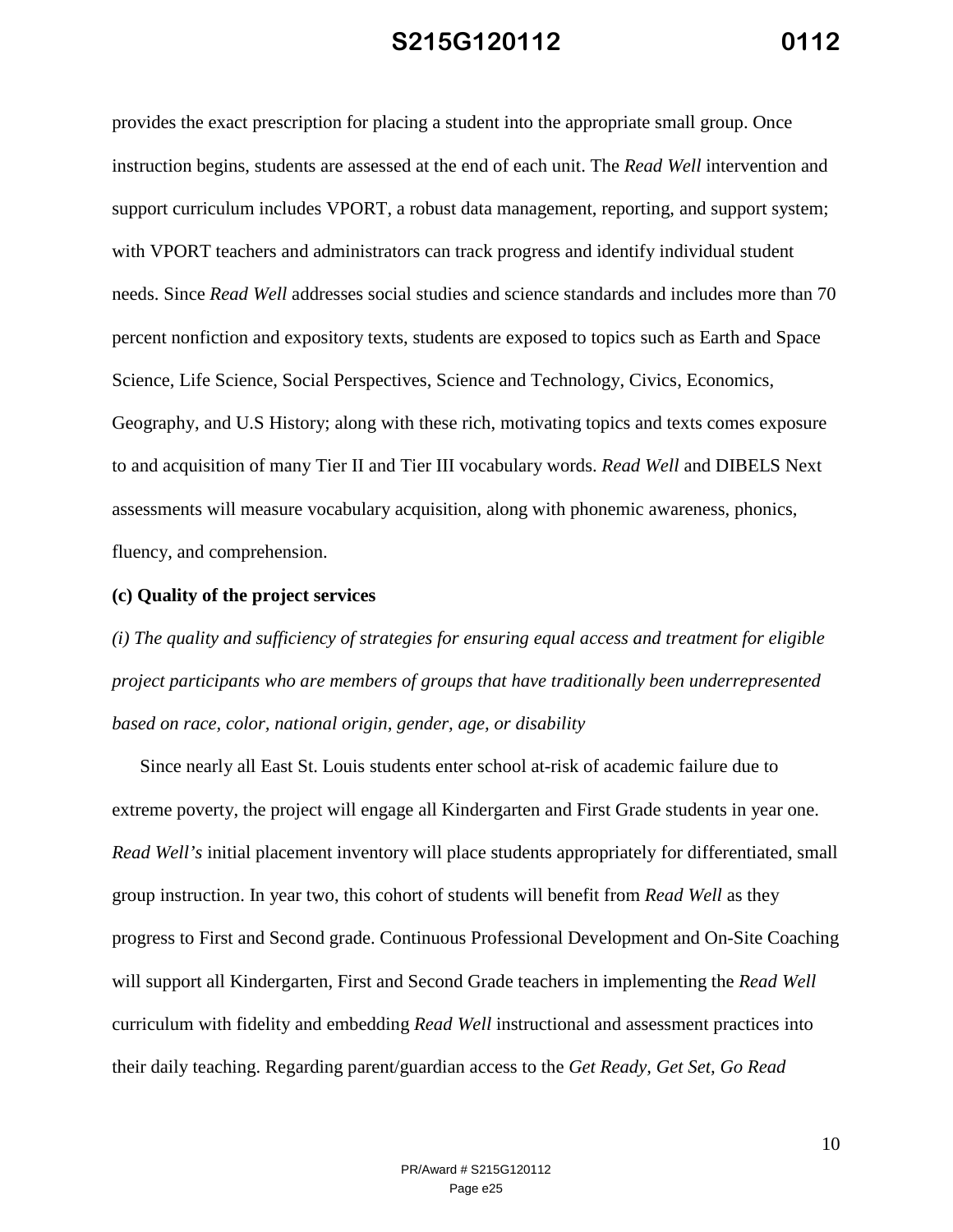project's resources, in year one the project will build and support a cadre of 18 Parent Early Literacy Leaders; these Early Literacy Leaders will be drawn from all sites. In year two, this initial cadre will be supported to expand to include more parents from all sites. Early Literacy Leaders will be supported by the project to: recruit additional parents/guardians; coach parent peers in how to read to their children; guide parent/guardian peers in consistent use of the East St. Louis Public Library; engage siblings in reading aloud to Kindergarten, First and Second grade students, partner reading, and read aloud think alouds; and promote continuous usage of *Ticket to Read*, web-based, engaging independent reading practice.

Parent recruitment efforts, effective modeling of read loud strategies, and after hours *Ticket to Read* usage will be celebrated in monthly trainings, meetings and book distributions. Finally, the online, engaging independent reading practice program, *Ticket to Read*, a component of the *Read Well* curriculum, in Year Two will be provided for all students, K-5, through budgetfriendly site licenses. Promotion of *Ticket to Read* will include Webinars, links on the district's web-site and monthly celebrations. *Ticket to Read* will expand literacy development to the entire K-5 population in Year 2. Some 4<sup>th</sup> and 5<sup>th</sup> graders will already be familiar with *Ticket to Read*, either through sibling coaching or through their participation in *Ticket to Read* within the district's 21<sup>st</sup> Century Learning Community Program (2012-2013).

*(ii) The extent to which the services to be provided by the proposed project are appropriate to the needs of the intended recipients or beneficiaries of those services*

*Get Ready, Get Set, Go Read,* targets the most fundamental, salient need of all children in East St. Louis,  $K -$ Grade 2 – learning to read fluently and with comprehension. Without this fundamental literacy foundation, children will be disabled for their entire academic careers, sliding farther and farther behind each year. The project proposed here combines a strong early

> PR/Award # S215G120112 Page e26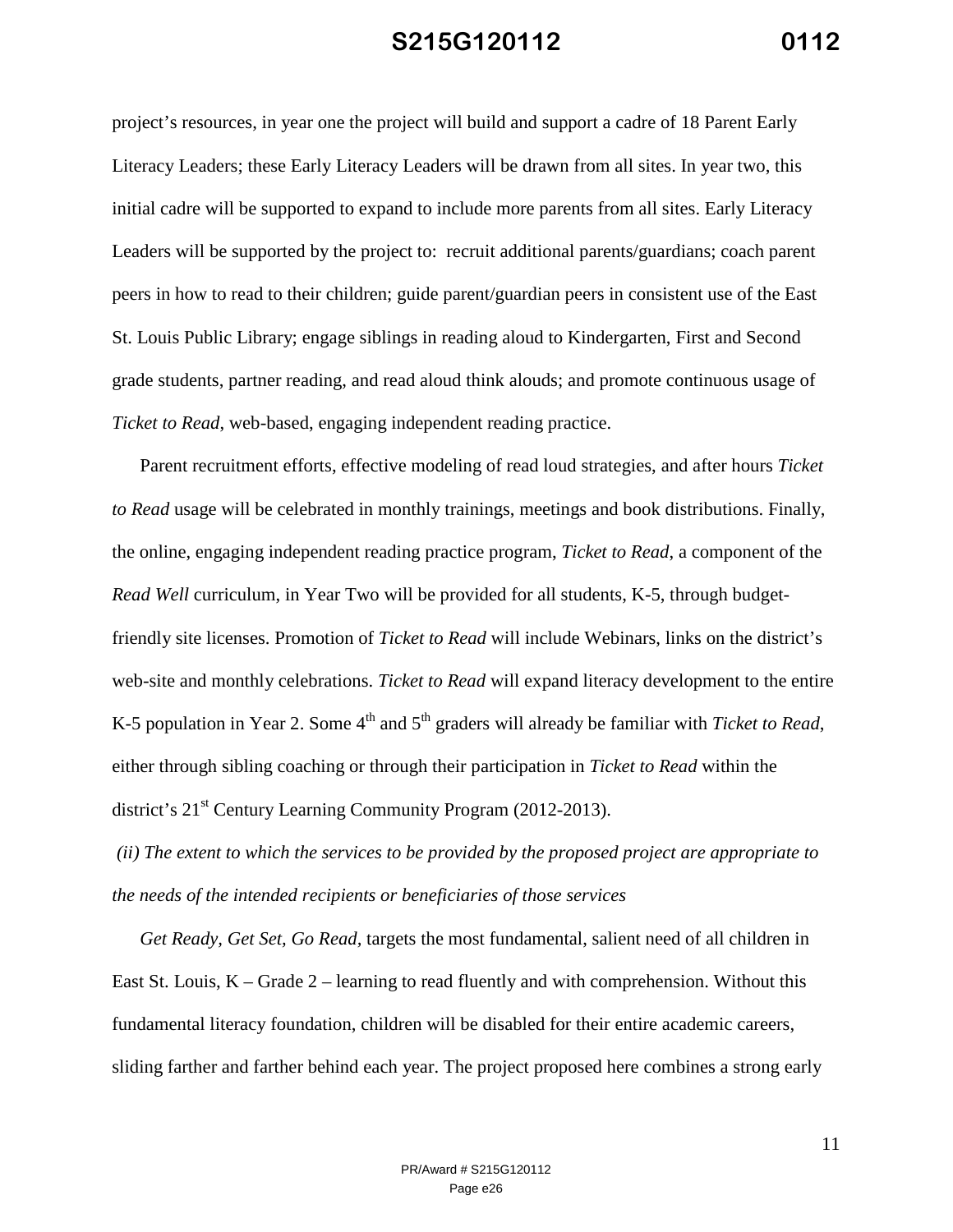literacy curriculum, *Read Well*, with a unique brand of parent engagement that motivates and educates parents/guardians to understand their role in their children's literacy education, provides them with the know-how in how to read to their children, motivates them to engage siblings in reading to younger children, and empowers them to spread their knowledge to other parents. Typically parents are involved in passive roles rather than active roles. *In Get Ready, Get Set, Go Read*, parents will receive take-home books that are related to and drawn from the *Read Well* curriculum. Parents will be taught through modeling how to read aloud to their children and will be supported through engaging demonstrations that show them how to read aloud to their children and supported in their year one roles as Parent Literacy Leaders. *Read Well* is an early literacy curriculum (K-2) that features: mastery-based and research-validated instructional strategies; multiply entry points for placement into appropriate small groups; a unique sound and letter Scope and Sequence; differentiated instruction with flexible pacing; ongoing assessment and progress monitoring; and an instructional framework that address the needs of a respond to intervention model. *Read Well* introduces high-frequency sounds before introducing lowfrequency sounds. This allows students to decode more words earlier, which enables them to comprehend meaningful sentences and stories sooner.

*Read Well* is infused with themed topics that capture the imagination of children. Topics are meaningful and interesting and are presented through a variety of genres: (1) nonfiction cultural diversity, biography, social studies, and science; and (2) fiction—poetry, folktales, legends, myths, detective stories, and science fiction. *Read Well* meets all the national standards for social studies and science. Many *Read Well* units include expository text selections (aligned to Common Core Standards) or narrative text with factual content. Units build content knowledge. Thematic units include topics such as snakes, dinosaurs, birds, metamorphosis,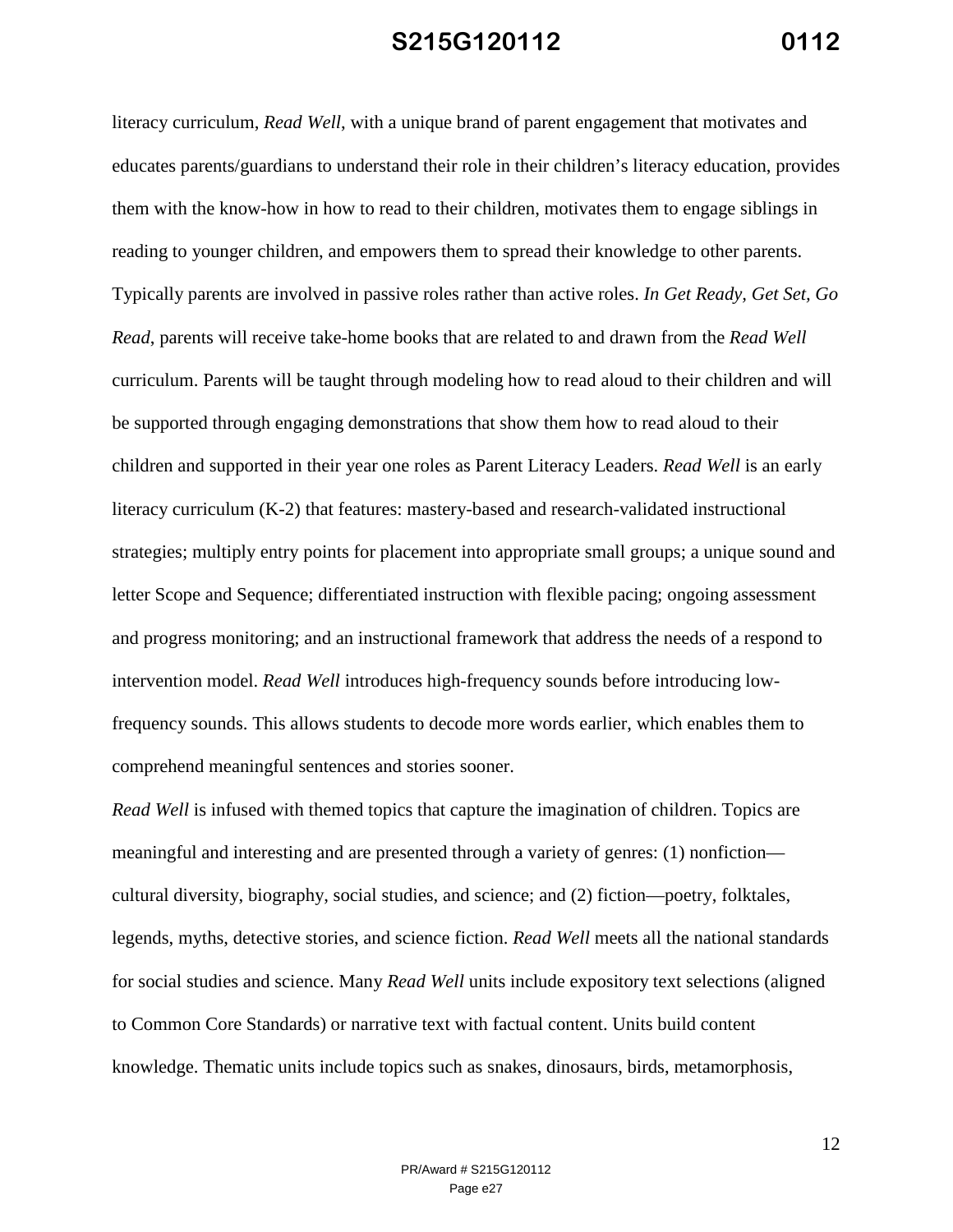marine life, Harriet Tubman, Martin Luther King, volcanoes, earthquakes, the rainforest and desert, and the history of flight.

*Read Well* also provides explicit, systematic daily instruction in the five areas identified by researchers as critical to reading with understanding: phonemic awareness; phonics; comprehension strategies; and vocabulary.

Endorsed by the Florida Center for Reading Research (receiving the highest marks in the above five areas), the University of Oregon's Reading First Center (giving *Read Well* K an overall rating of 96% and Read Well 1 an overall rating of 91%) and CASE (the Council of Administrators of Special Education), *Read Well's* efficacy has been demonstrated through numerous, carefully designed studies<sup>ii</sup> with diverse schools across the country (additional information empirically demonstrating the efficacy of the program is included in the appendices). *Read Well* is particularly appropriate for East St. Louis children because it exposes children to rich science and social studies topics, building critical Tier II and Tier III vocabulary and enhancing background knowledge, while educating parents (or guardians) about the essential roles they play in supporting their children's literacy growth. *Read Well* can be adjusted and modified to meet the needs of Tier I (universal, core/basal), Tier II (strategic intervention), and Tier III (intensive intervention). A full 70 percent of *Read Well* passages are nonfiction and expository. Moreover, in today's economic recession, funds to close achievement gaps are scarce. *Read Well* delivers sustained results because it builds strong readers and arms them with vocabulary that is considered equivalent to grade 5, thereby reducing the need for costly interventions in the intermediate years. *Read Well* includes a highly engaging, independent webbased practice component, *Ticket to Read.* The program provides dynamic skills practice resulting in improved reading performance. Through a motivating rewards system where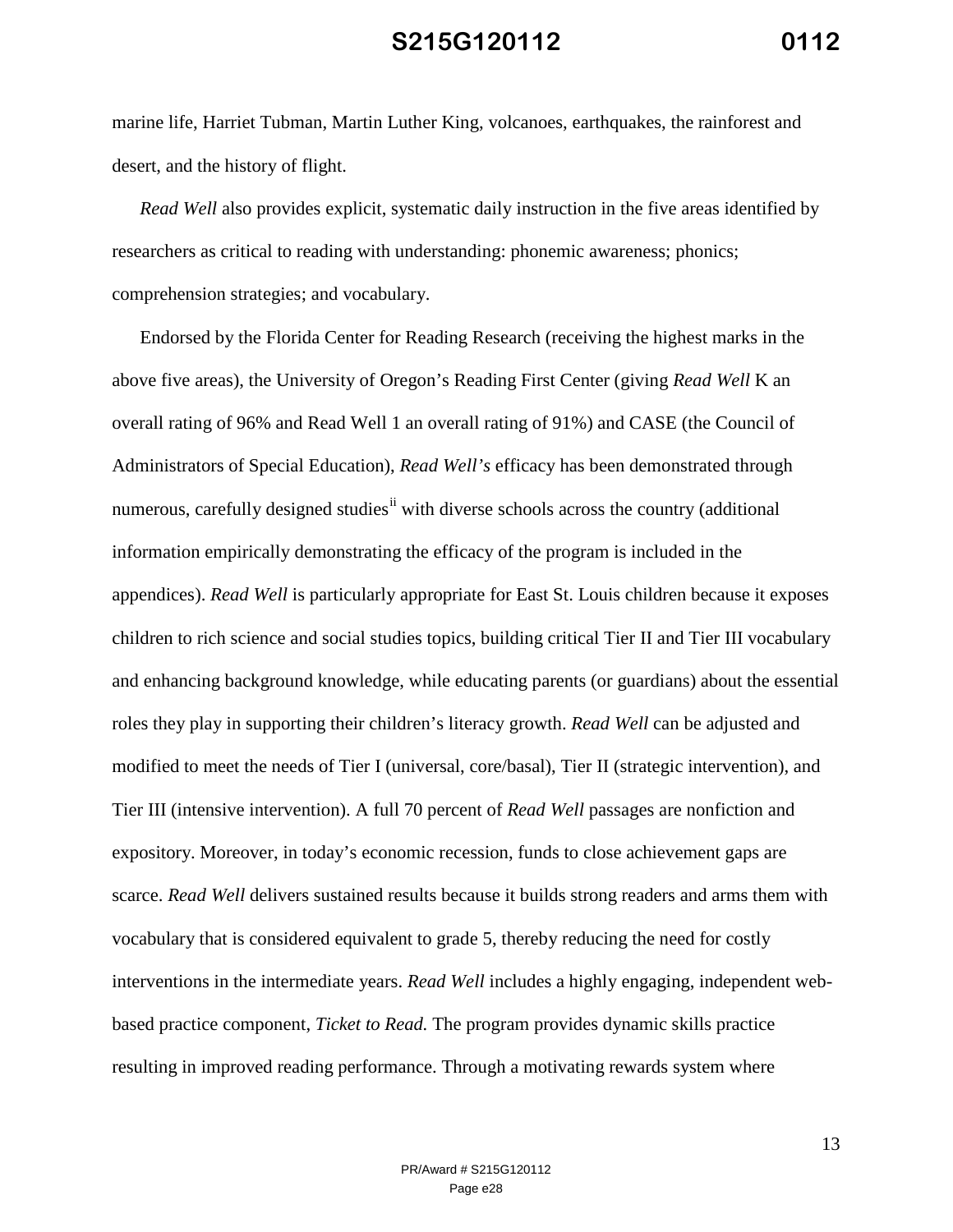students earn points to decorate their own online clubhouse, *Ticket to Read* addresses word attack, phonics, vocabulary, and comprehension skills while keeping students on task. In addition, the program also: includes hundreds of high-interest reading passages and games; features interactive activities supported by audio and animation; offers reading levels from preprimer to 7.0; uses multiple entry points to address individual needs; offers automated quizzes and self-correction; and includes integrated on-line data management to track usage and progress. *Ticket to Read* has been recognized as the 2009 and 2010 //CODie// Finalist. Within the project, *Ticket to Read* will provide important independent reading practice for Kindergarten, Grade 1 and Grade 2 students in years one and two; in addition, in year two it will support reading achievement for all students, K-5, at the project's core sites, through site licenses.

East St. Louis School District's elementary schools are equipped with computer labs that will provide access to *Ticket to Read* for children without home Internet access. In addition, the district is applying for a 21st Century Learning Community continuation grant (already operating for five years) and will require that sites offer computer lab access during the after-school learning program. Parents and guardians will be supported in discovering and using the resources of the East Saint Louis Public Library through fieldtrips and library card registration campaigns.

Additionally, our project supports early learning outcomes **(competitive preference priority 3):** *Project Get Ready, Get Set, Go Read* aligns with recent research on early learning outcomes and aligns with the Common Core Standards (K-2). Based on the 2010 revised Headstart Child Development and Early Learning Framework<sup>iii</sup>, by age 5 children should exhibit capability in the following domains: physical development  $\&$  health; social  $\&$  emotional development; approaches to learning; language development; literacy knowledge & skills; mathematics knowledge  $\&$  skills; science knowledge  $\&$  skills; creative arts expression; logic  $\&$  reasoning; and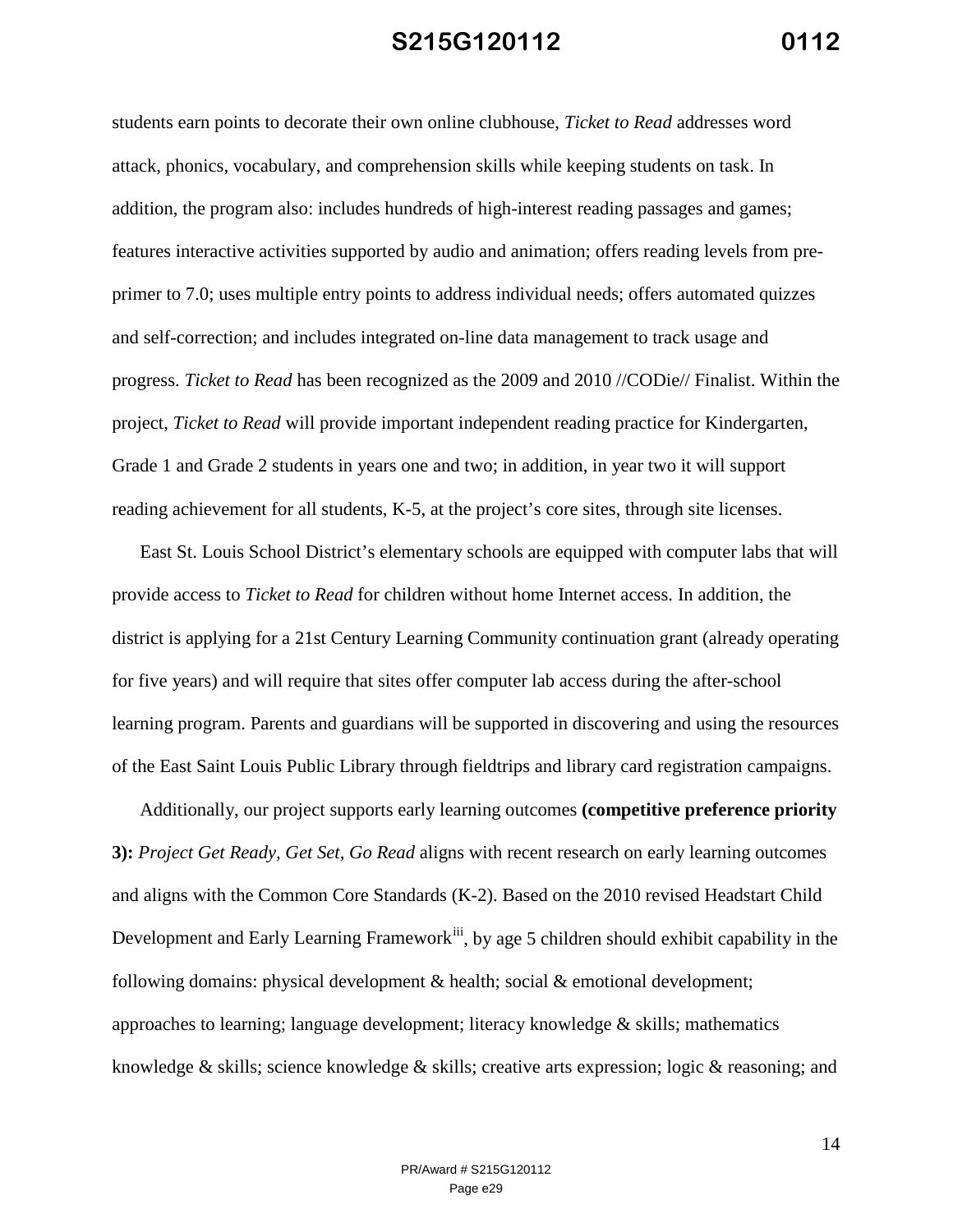social studies knowledge & skills. *Get Ready, Get Set, Go Read,* supports each of these domains. Our approach also supports language development and literacy knowledge and skills, in that through *Get Ready, Get Set, Go Read,* young learners will be aware that language can be broken into words, syllables, and smaller pieces of sound and know the names and sounds associated with letters, further supporting early learning outcomes. Similarly, *Read Well* aligns with the Common Core Standards (K-2) by ensuring that students are able to: ask and answer questions about key details in a text; ask and answer such questions as who, what, where, when, why, and how to demonstrate understanding of key details in a text; identify characters, settings, and major events in a story; retell stories, including key details, and demonstrate understanding of their central message or lesson; describe characters, settings, and major events in a story, using key details; describe how characters in a story respond to major events and challenges; describe the overall structure of a story, including describing how the beginning introduces the story and the ending concludes the action; explain major differences between books that tell stories and books that give information, drawing on a wide reading of a range of text types; Identify the main purpose of a text, including what the author wants to answer, explain, or describe; describe how reasons support specific points the author makes in a text; use the illustrations and details in a text to describe its key ideas; read informational texts appropriately complex for grade 1 and 2; and read and comprehend informational texts, including history/social studies, science, and technical texts, in the grades  $2-3$  text complexity band proficiently, with scaffolding as needed at the high end of the range.

*(iii) The extent to which the training or professional development services to be provided by the proposed project are of sufficient quality, intensity, and duration to lead to improvements in practice among the recipients of those services*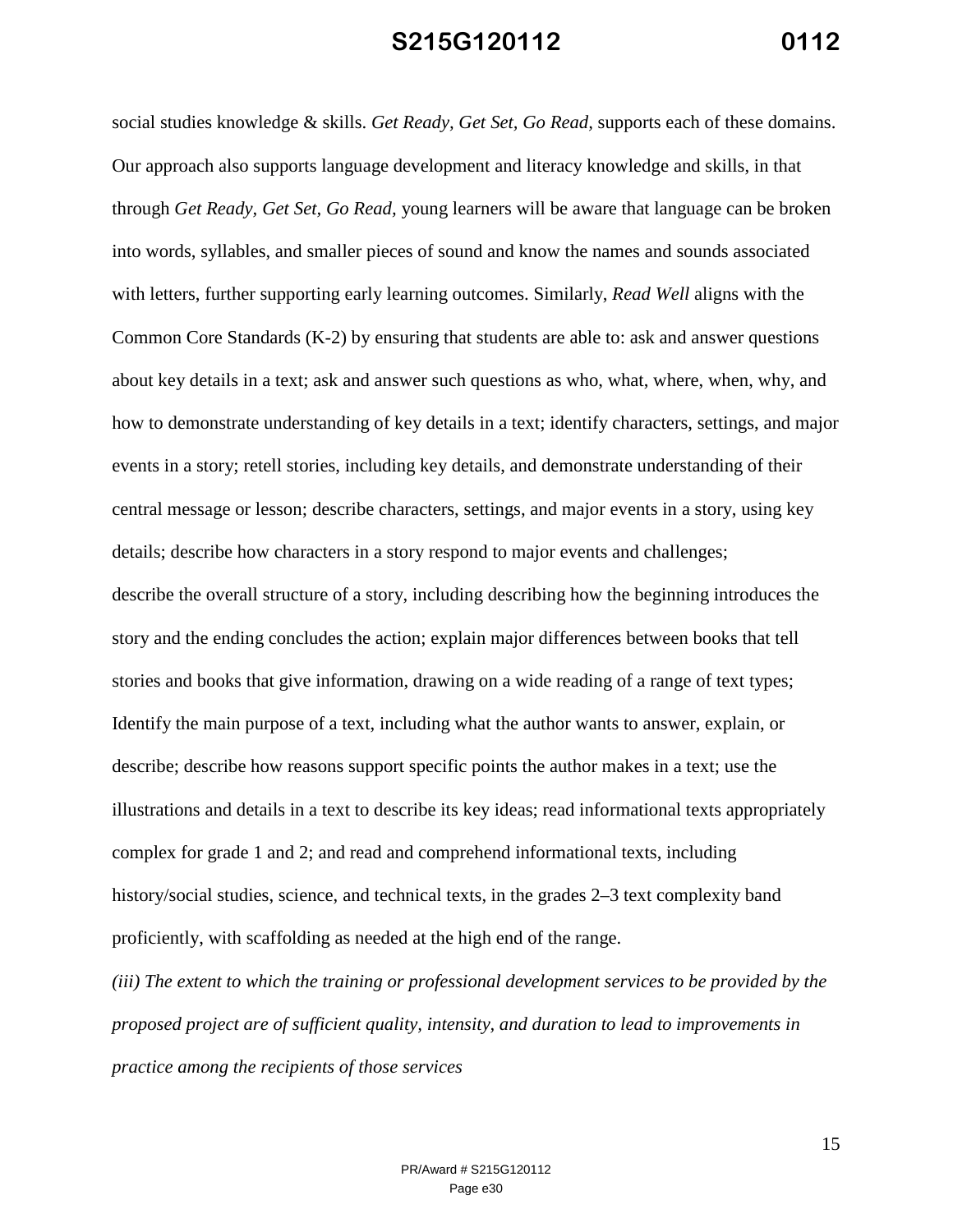The *Get Ready, Get Set, Go Read* project will provide strong, continuous professional development for teachers and paraprofessionals designed to develop their knowledge and skills to teach *Read Well* with fidelity. The project will also provide training sessions for Parent Early Literacy Leaders. Two full days of professional development will be provided in advance to prepare teachers and paraprofessionals to teach the *Read Well* curriculum. The professional development curriculum will introduce the curriculum in a format that focuses on the research (why we do it), specific instructional strategies (how we do it), assessments (how we measure it), and reinforcement (what do we do if students need additional support). Through content presentations, group interactions, and modeling, teachers are given the resources to begin teaching the program. Web-based resources are also provided to enable teachers to review content and models of strategies as needed.

In addition, 30 days of On-Site Classroom Coaching (approximately 4 full per month), will support teachers and paraprofessionals in the classroom, ensuring that the *Read Well* curriculum is taught with fidelity and produces results. The consultative support includes campus visits to ensure that the program is implemented with fidelity. Field Implementation Specialists visit classrooms; observe instruction; model the strategies, as needed; and provide feedback to teachers. Site coaches and administrators participate in articulation meetings to review the data, discuss the success and challenges of the implementation, and develop plans to accelerate student performance at each school. Ongoing implementation support includes, but not limited to: lesson modeling; curriculum review; side-by-side coaching; data analysis; student grouping; grade level meetings; small group instruction; curriculum review; principal/coach meetings and more. Professional development is not limited to teachers and paraprofessionals. The project will develop a cadre of parent/guardian Early Literacy Leaders (minimally three at each site) who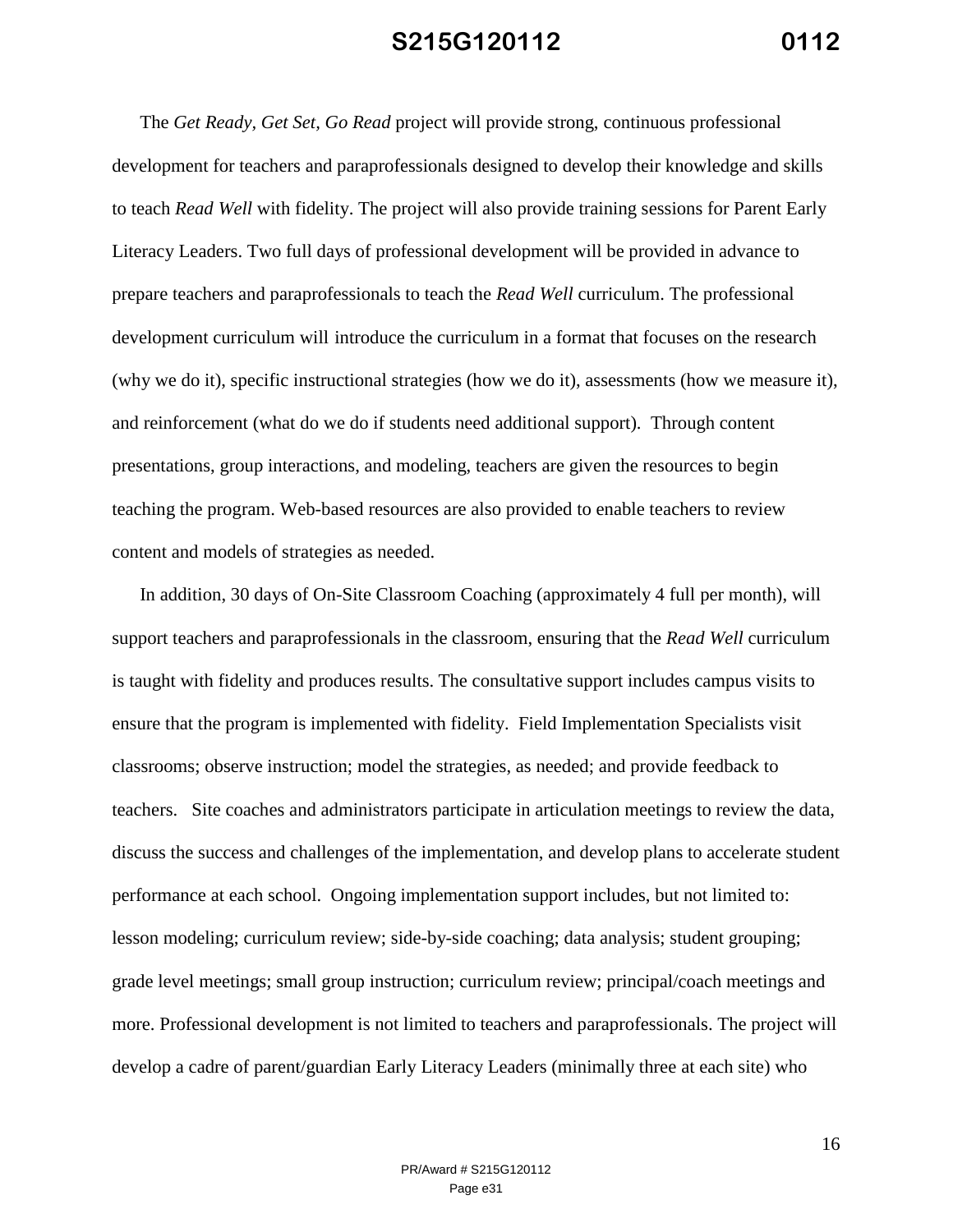will learn alongside teachers and paraprofessionals. In addition, professional development and coaching targeted to parents/guardians will develop their capacity to support literacy skill development after hours – through reading to their children; promoting sibling reading to younger children; effectively using take-home books to extend reading skill development and engender a love for reading; and productive, consistent use of the East St. Louis Public Library.

Parent Early Literacy Leaders will be trained alongside of teachers and paraprofessionals, with specialized break-out activities for parents. Parent Early Literacy Leaders will learn the importance of reading to their children at home, how to read aloud to children, and how to do read aloud, think alouds to support comprehension. In year one Parent Early Literacy Leaders will receive a set of take-home or take-along books, drawn from the *Read Well* curriculum. Parent Early Literacy Leaders will be taught with these books and provided their own set to use as they mobilize and recruit other parents/guardians. In year two, the same books will be distributed in large quantities to parents that the year one Parent Literacy Leaders recruit. In addition, sets of these books will be provided to each school library and the East St. Louis Public Library.

#### **(d) Adequacy of resources**

*(i) The extent to which the costs are reasonable in relation to the objectives, design, and potential significance of the proposed project and (ii) extent to which the costs are reasonable in relation to the number of persons to be served and to the anticipated results and benefits.* 

East Saint Louis School District 189 is requesting in Department of Education funding over 24 months. The project will serve 1,751 students, at a cost of per student, which is reasonable give the scope of the services provided and the potential significance of the project's impact. Similar efforts have been implemented in similar districts, serving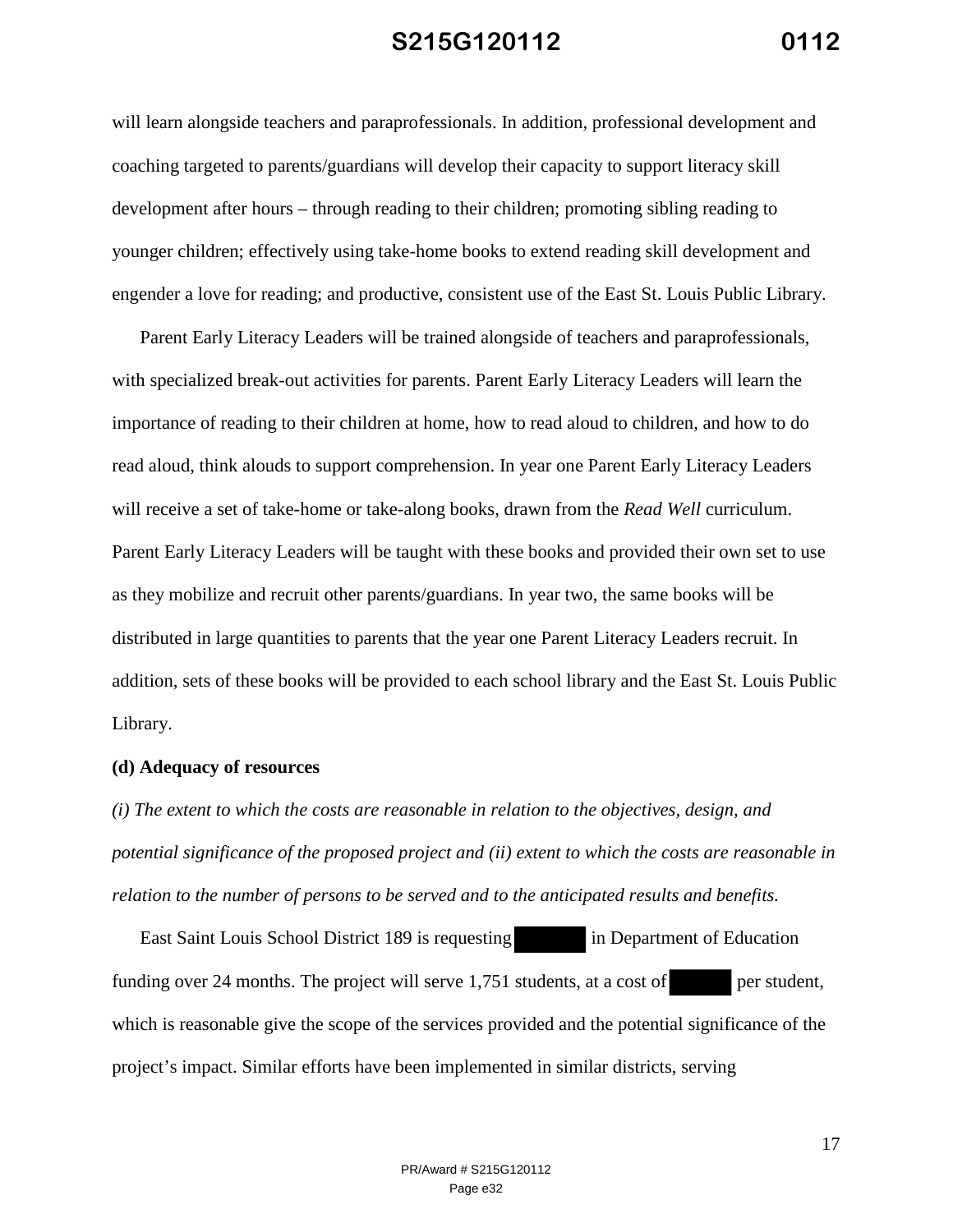approximately the same number of students at a per-student cost of more than . All costs and compensation presented in the budget are either based on district approved compensation or quotes from vendors.

#### **(e) Quality of the management plan**

*(i) The adequacy of the management plan to achieve the objectives of the proposed project on time and within budget, including clearly defined responsibilities, timelines, and milestones*

To ensure effective project management, the district intends to hire one half-time (.5 FTE) Project Director to oversee and manage project implementation across all six targeted schools. A Literacy Advisory Council comprised of the principals from each school and teachers from each school and the evaluator will assist the Project Director in carrying out the project activities. The LAC will serve in an advisory capacity, reviewing formative and summative assessment data and using that information to provide suggestions for refining, strengthening and improving the project approach as appropriate. Project management will also be supported by Cambium Learning Voyager, which is nationally known for its unparalleled on-site Coaching to ensure implementation fidelity and results of its research- evidence-based interventions, will deploy a project team to train teachers, paraprofessionals, and parents for the project. Upon award of the grant, Cambium Learning Voyager will meet with district and site leadership to address start-up requirements. Next Cambium Learning Voyager, in partnership with district staff, will provide a project timeline, including key dates for professional development, on-site coaching, and benchmark assessments and standards for data collection. An overview of the project management structure is below.

| <b>Position</b> | <b>Project role</b>                                                          | <b>Effort</b> |
|-----------------|------------------------------------------------------------------------------|---------------|
|                 | Project Director   Ensuring comprehensive and effective delivery of services | 50% (.50)     |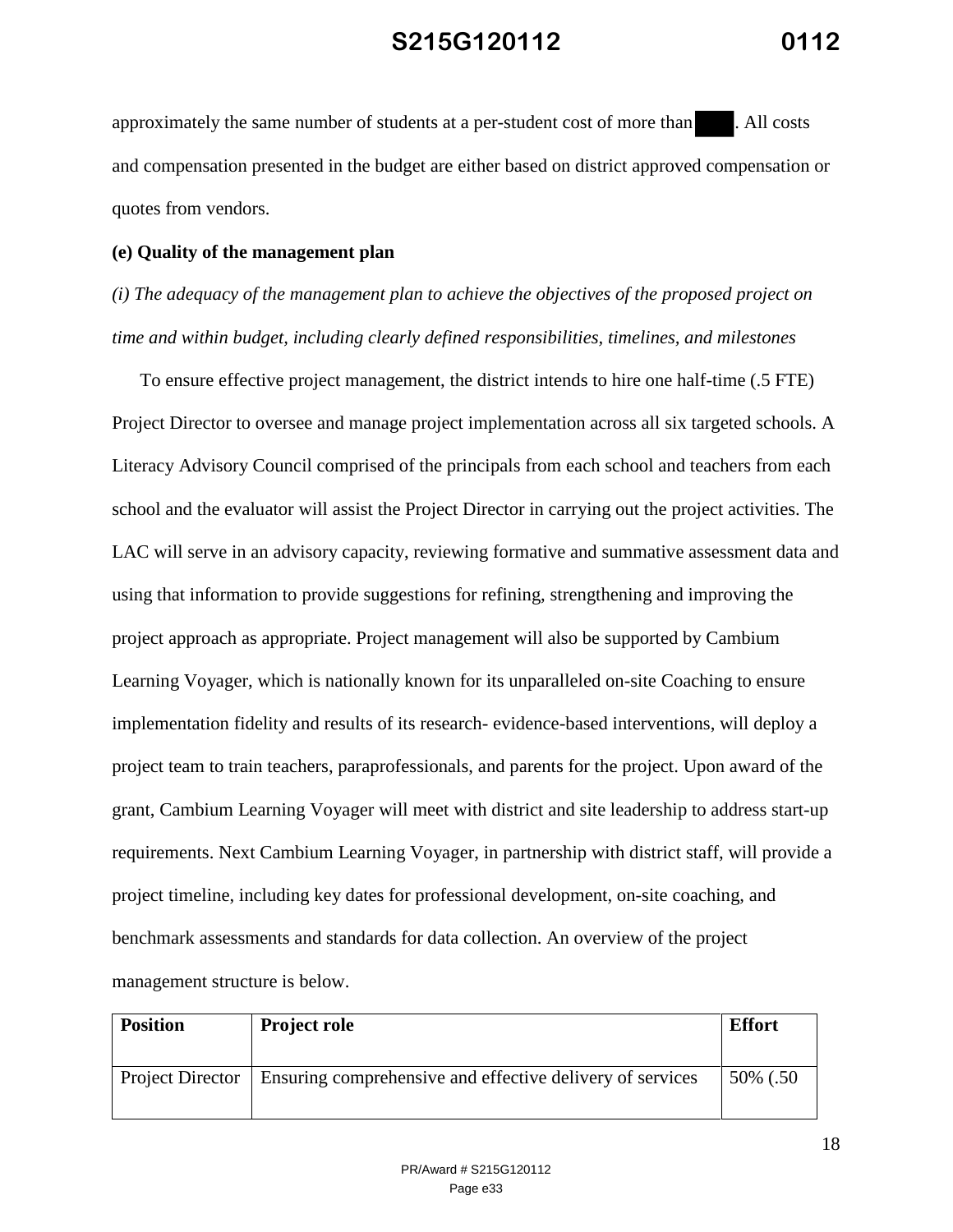| ◢<br>ſ | ◢ |
|--------|---|
|--------|---|

|                 | provided by the grant at all sites; coordinate professional        | FTE)     |
|-----------------|--------------------------------------------------------------------|----------|
|                 | development activities; attend all mandatory training              |          |
|                 | sessions; ensure compliance with all grant program                 |          |
|                 | requirements; work with evaluator collecting, recording,           |          |
|                 | analyzing and reporting all required assessment data to            |          |
|                 | teachers, parents and administrators; and monitor budget           |          |
|                 | allocation and disbursement, among other duties as required        |          |
| <b>Teachers</b> | Participate in professional development and training;              | 30% (.30 |
|                 | implement promising practice and computerized literacy             | FTE)     |
|                 | supports and interventions; collaborate with library               |          |
| Principals      | Champion initiative at each school; oversee implementation         | 15% (.15 |
|                 | and collaboration at each school site                              | FTE)     |
| Parents         | Early Literacy Leaders will serve as peer coaches and              | Varies   |
|                 | facilitate literacy activities with their children; participate in |          |
|                 | Early Literacy Leader training sessions and activities             |          |
| Evaluator       | Work with project leadership to implement ongoing,                 | Varies   |
|                 | accurate, objective evaluation framework                           |          |

## A proposed project timeline is shown below

| Activities | $\rightarrow$<br>m.<br>meline<br>$\sim$ $\sim$ $\sim$ $\sim$ | $\overline{\phantom{a}}$<br>10.44<br>ai t |
|------------|--------------------------------------------------------------|-------------------------------------------|
|            |                                                              |                                           |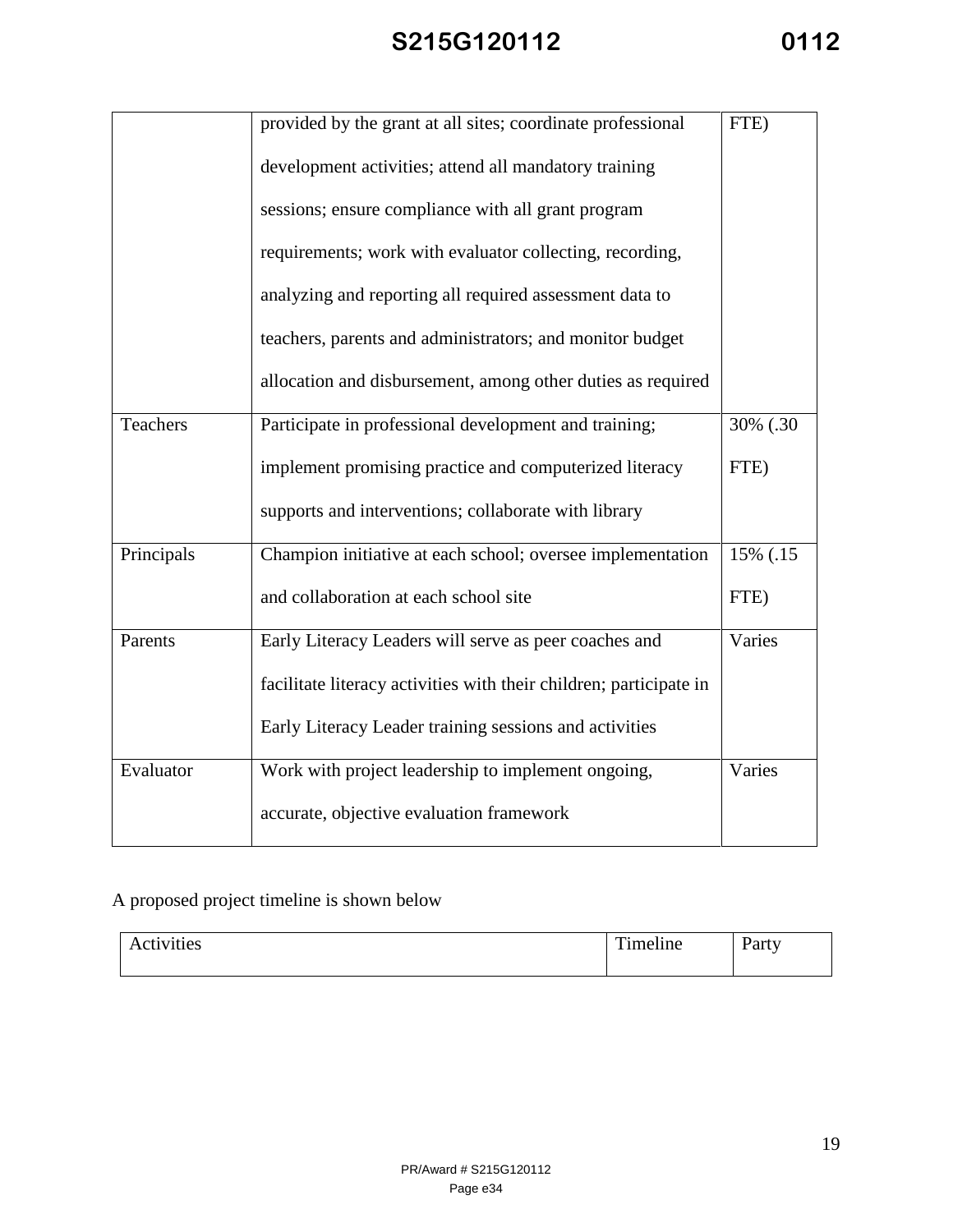| Staff orientation to the project and grant guidelines; finalize   | Within 30                 | PD;       |
|-------------------------------------------------------------------|---------------------------|-----------|
| Literacy Advisory Council schedules, roles and                    | days of award             | support   |
| responsibilities; finalize evaluation plan; initiate processes to |                           | personnel |
| secure required resources in accordance with local and federal    |                           |           |
| purchasing guidelines; place Project Director; finalize           |                           |           |
| professional development schedules                                |                           |           |
| Gather student baseline assessment data                           | 45 days                   | PD;       |
|                                                                   |                           | Teachers  |
| Acquire necessary resources; begin training (professional         | 60 days                   | PD; LAC   |
| development, Parent Literacy Leaders training, etc.)              |                           |           |
| Milestone: Start Up Activities Complete                           | Month 3                   | <b>PD</b> |
|                                                                   |                           |           |
| Quarterly programmatic and financial report prepared              | Month 4, 7,               | PD;       |
|                                                                   | 10 and 13                 | Evaluator |
| Summer activities begin                                           | Month 9                   | PD; LAC   |
|                                                                   |                           |           |
| Literacy Advisory Council meets                                   | Monthly                   | All       |
| Provide ongoing assessment and feedback on the project            | Monthly                   | PD; LAC;  |
| implementation and integration into student learning.             |                           | Evaluator |
| Conduct ongoing assessment and in-depth evaluation of the         | $\overline{O}$ ngoing/ At | PD; LAC;  |
| project activities and outcomes                                   | Conclusion                | Evaluator |
| Milestone: Annual performance report results                      | Month 12                  | PD;       |
|                                                                   |                           | Evaluator |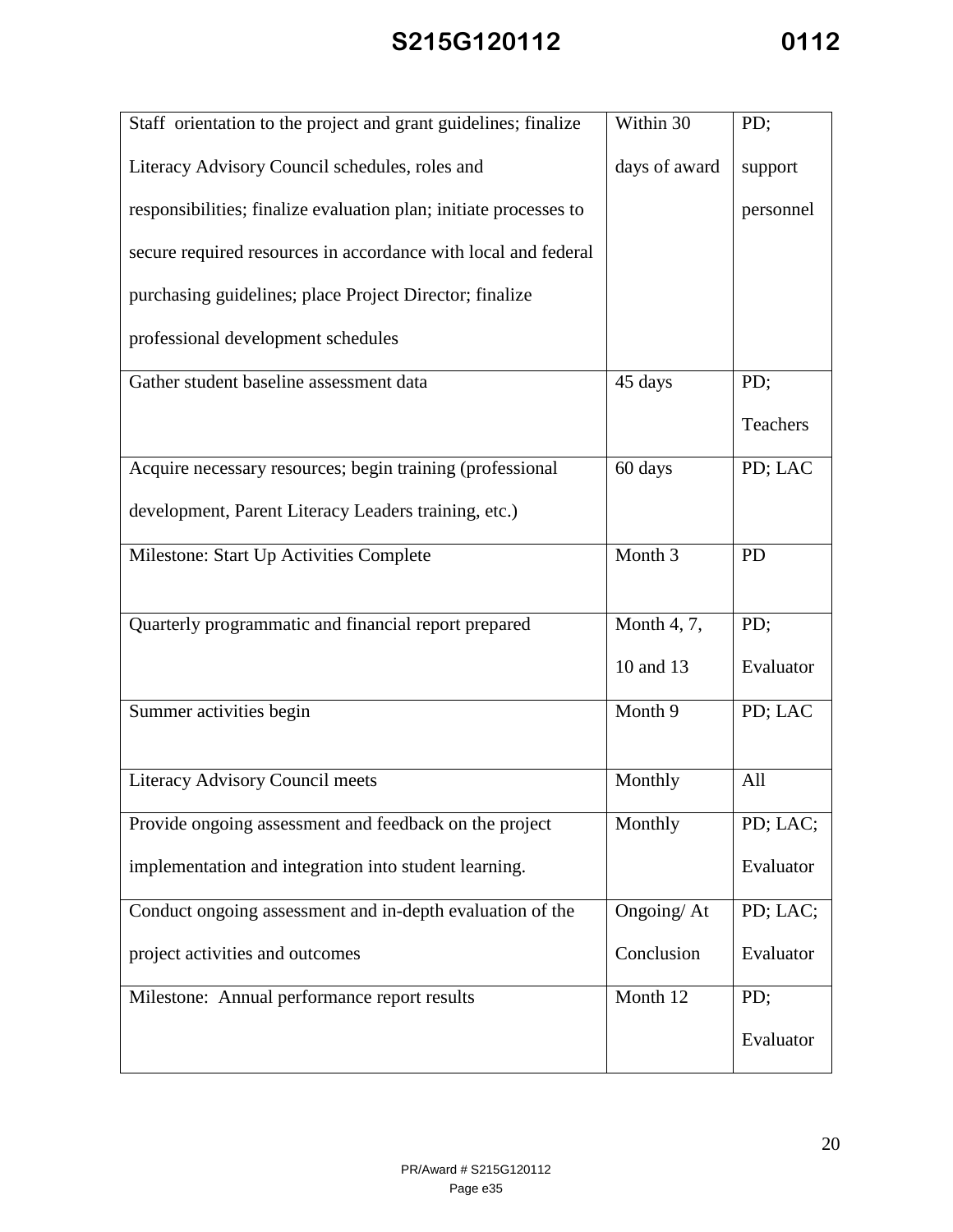| Year one results are reviewed—adjustments made as needed;           | Month 12           | PD; LAC   |
|---------------------------------------------------------------------|--------------------|-----------|
| <i>Ticket to Read</i> is expanded to all grades in targeted schools |                    |           |
| Project activities continue (as carried out in year one)            | <b>Month 12-24</b> | PD; LAC   |
| Milestone: Final report submitted                                   | Month 25           | PD;       |
|                                                                     |                    | Evaluator |

*(ii) The extent to which the time commitments of the project director and principal investigator and other key project personnel are appropriate and adequate to meet the objectives of the proposed project*

The time commitments of the Project Director and other personnel identified in the project management table are sufficient to achieve our desired objectives. Responsibility has been assigned to all key tasks and all activities necessary to achieve the project objectives have been identified and outlined. The Literacy Advisory Council will provide the ongoing support necessary to support project leadership throughout the project period and beyond.

*(iii) The adequacy of mechanisms for ensuring high-quality products and services from the proposed project*

This initiative is a collaboratively-designed effort that has undergone sufficient planning and includes an effective framework for ensuring high-quality products and services. First, all key project activities and related milestones have been outlined. Skilled project personnel with appropriate expertise and backgrounds have been assigned responsibility for accomplishing these tasks. Additionally, as outlined in the evaluation section, our project approach includes formative and summative evaluation measures that provide multiple feedback loops that will be utilized to ensure that the project is being implemented with fidelity to the original design and that feedback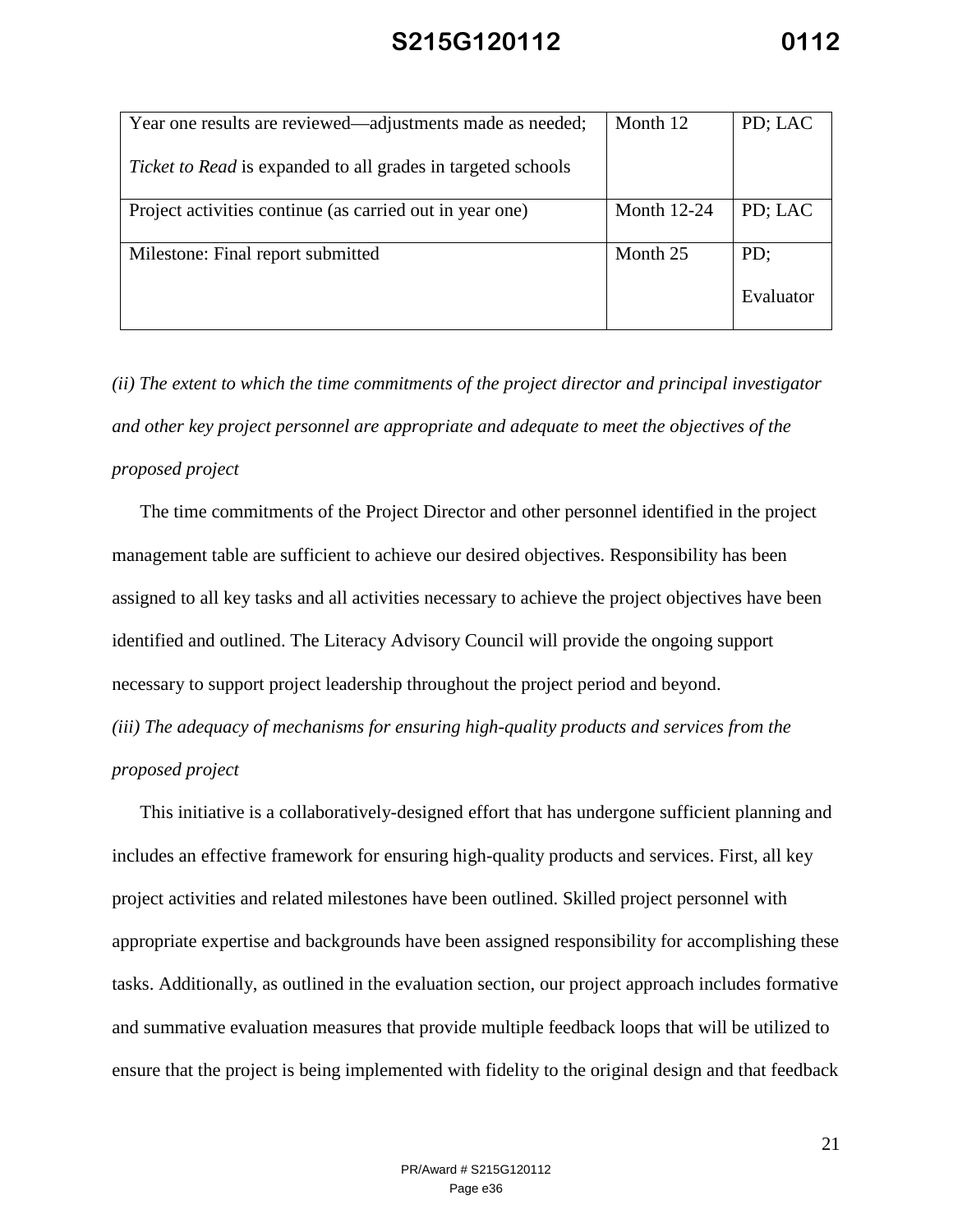gathered is used to refine, strengthen and improve the project approach as appropriate.

#### **(f) Quality of the project evaluation**

*(i) The extent to which the methods of evaluation include the use of objective performance measures that are clearly related to the intended outcomes of the project and will produce quantitative and qualitative data to the extent possible*

The evaluation plan for this early literacy initiative will be based on on-going assessment of the project's effectiveness in meeting the program design and its objectives. The evaluation team will be led by a highly qualified external evaluator and will include the Project Director and members of the Literacy Advisory Council. Evaluation will be led by Capacity Builders, Inc. (CBI), under the guidance and direction of Dr. Greg Muller. CBI has been directly involved in 77 Improving Literacy Through School Libraries projects over the years and specifically in the last two funding cycles has successfully supported evaluated 5 of these grants nationwide. Upon notification of funding the team will review and finalize evaluation plans that include both qualitative and quantitative data-gathering processes for monitoring, assessing, evaluating, planning and modifying the project as appropriate. Formative evaluation data will include qualitative descriptions of the program's impact on children's literacy. Parent, student and staff surveys will be used to refine and modify services as appropriate. To determine the impact of this initiative, summative quantitative data will be collected as outlined in the table below. The data collection effort will include different respondent groups including library staff, teachers, students, and parents. Each source will offer a unique perspective regarding the activities of the grant. The evaluator will prepare quarterly reports that will be reviewed by project leadership and the LAC during regular monthly meetings for the purpose of identifying key trends. This information will be shared with program staff so that any modifications to program activities can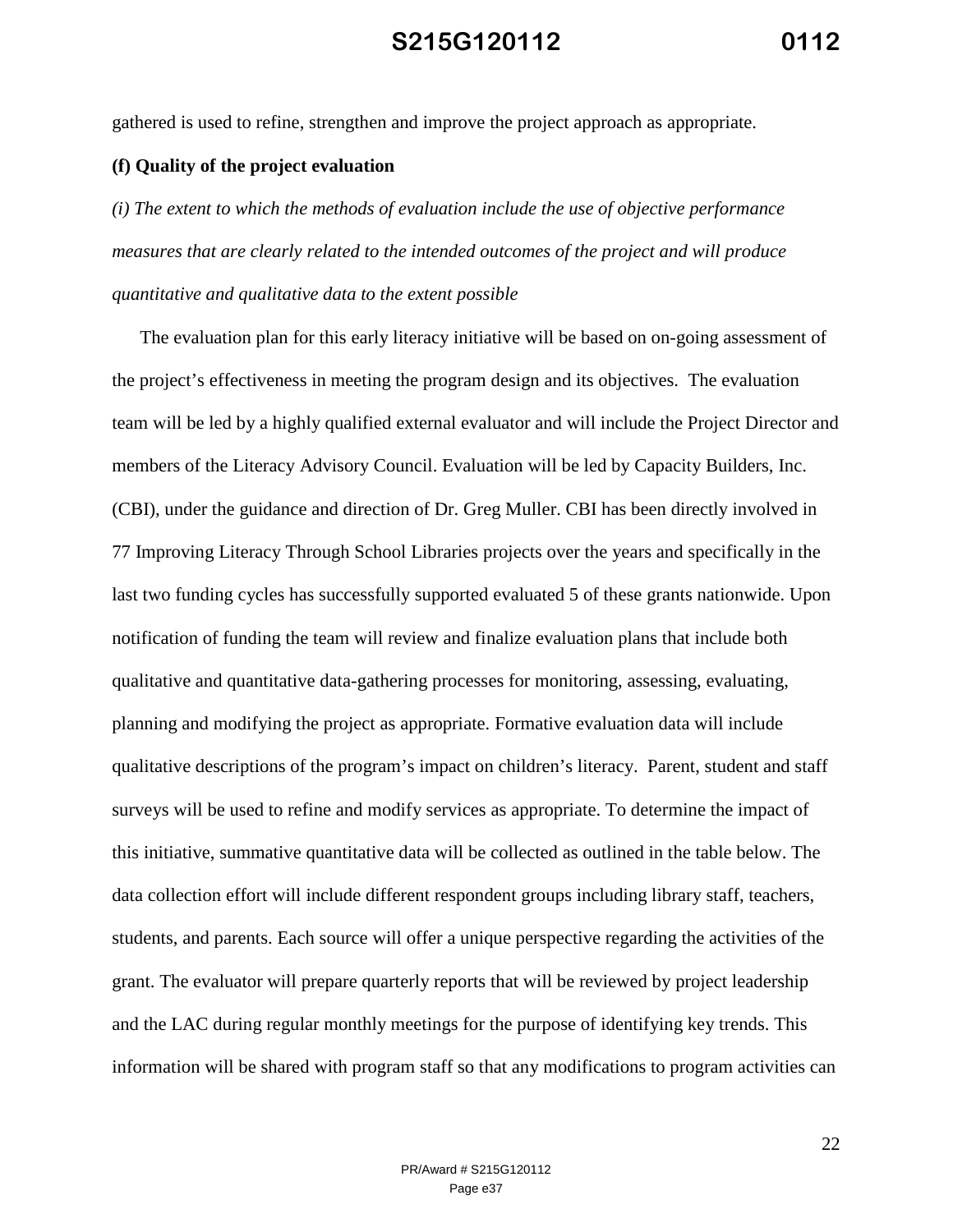be implemented as needed. The evaluation team will analyze data and prepare quarterly updates as well as a final report that meets program requirements, including the use of funds. This final project evaluation report will describe the quality, impact, and effectiveness of the project.

| Objective                                         | <b>Measurement</b> tool           | <b>Frequency</b>    |
|---------------------------------------------------|-----------------------------------|---------------------|
| By the end of 24 months, the                      | Analysis of pre- and post-testing | Start of school     |
| percentage of 5-year-old participating            | using benchmark tests such as     | year baseline;      |
| children who achieve significant gains            | DIBELS; ongoing analysis of       | interim             |
| in oral language skills will increase by          | classroom benchmark tests, and    | assessments         |
| 10%. Benchmarks: 5% increase in                   | grade reports                     | according to pre-   |
| year 1; additional 5% increase in year 2          |                                   | determined          |
| By the end of 24 months, the                      | Analysis of pre- and post-testing | schedules; end of   |
| percentage of students (including 3 <sup>rd</sup> | using benchmark tests such as     | school year follow- |
| grade students) at the targeted schools           | DIBELS; ongoing analysis of       | up                  |
| who meet or exceed proficiency on                 | classroom benchmark tests, and    |                     |
| State reading or language arts                    | grade reports                     |                     |
| assessments will increase by 10%.                 |                                   |                     |
| <b>Benchmarks:</b> 5% increase in year 1;         |                                   |                     |
| additional 5% increase in year 2                  |                                   |                     |
| (addresses GPRA measure 2)                        |                                   |                     |
| By the end of 24 months, the                      | Ongoing analysis of classroom     |                     |
| percentage of students at the targeted            | benchmark tests, grade reports    |                     |
| schools who demonstrate proficiency in            |                                   |                     |
| writing will increase by 10%.                     |                                   |                     |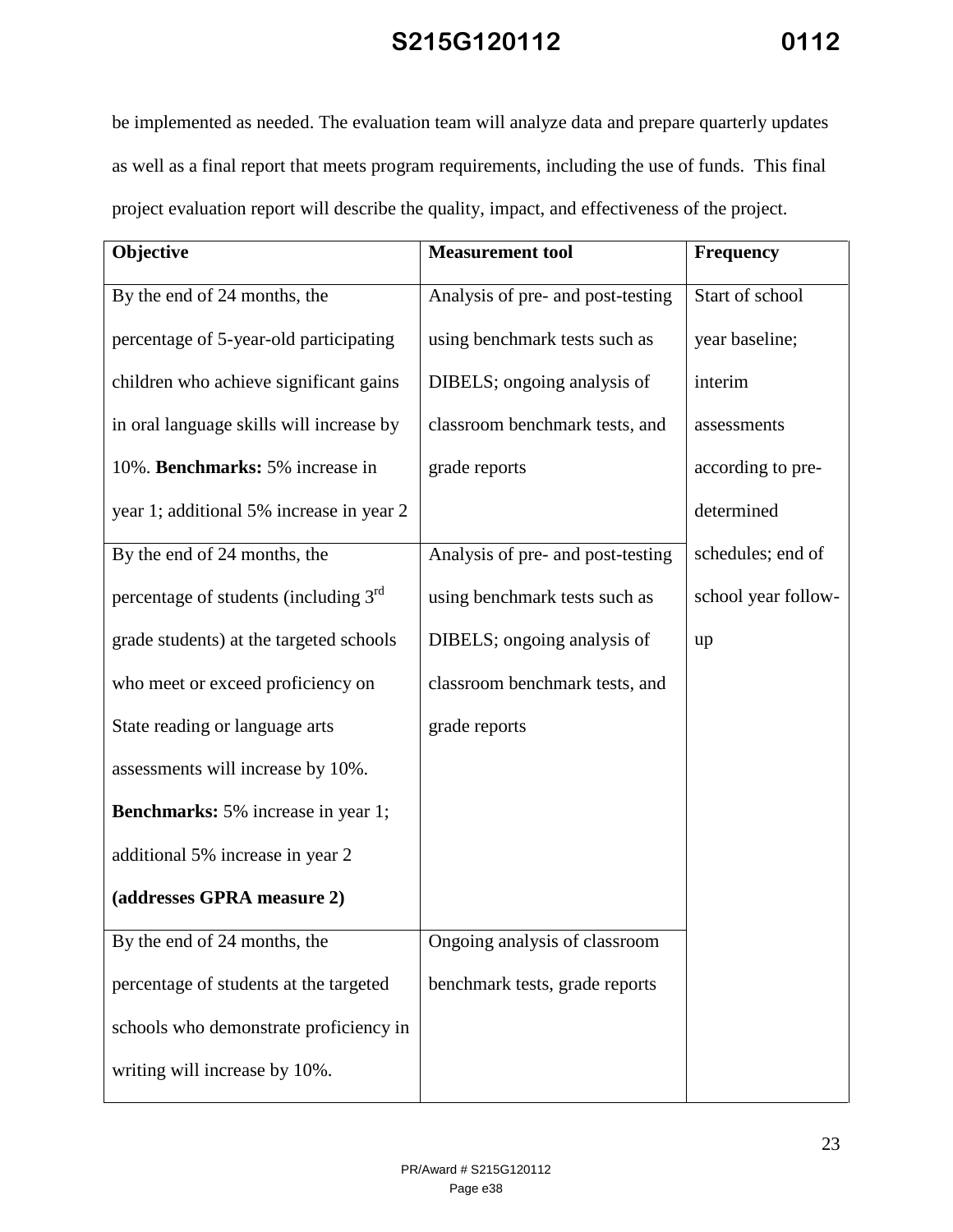| <b>Benchmarks:</b> 5% increase in year 1; |                               |                    |
|-------------------------------------------|-------------------------------|--------------------|
| additional 5% increase in year 2          |                               |                    |
| By the end of 24 months, 100% of          | Pre- and post-participation   | Annual survey;     |
| classroom teachers at the targeted        | surveys; lesson plan reviews  | annual lesson plan |
| schools will integrate Read Well          |                               | review             |
| instruction into their classrooms in      |                               |                    |
| Kindergarten and Grades 1 and 2.          |                               |                    |
| <b>Benchmarks:</b> 50% of classrooms in   |                               |                    |
| year one; an additional 50% in year two   |                               |                    |
| By the end of 24 months, 100% of          | Pre- and post-participation   | Post-participation |
| teachers will indicate the acquisition of | surveys                       | survey; annual     |
| new knowledge and skills relating to      |                               | survey             |
| improving students' literacy skills.      |                               |                    |
| <b>Benchmarks:</b> 80% in year one; 100%  |                               |                    |
| in year two                               |                               |                    |
| By the end of 24-months, at least 10%     | Sign-in sheets; annual survey | Ongoing as events  |
| of parents of participating children will |                               | take place;        |
| have attended at least one workshop for   |                               | annually           |
| the purpose of equipping them with the    |                               |                    |
| skills and knowledge to support their     |                               |                    |
| children's literacy. Benchmarks: 5%       |                               |                    |
| in year one; 10% in year two              |                               |                    |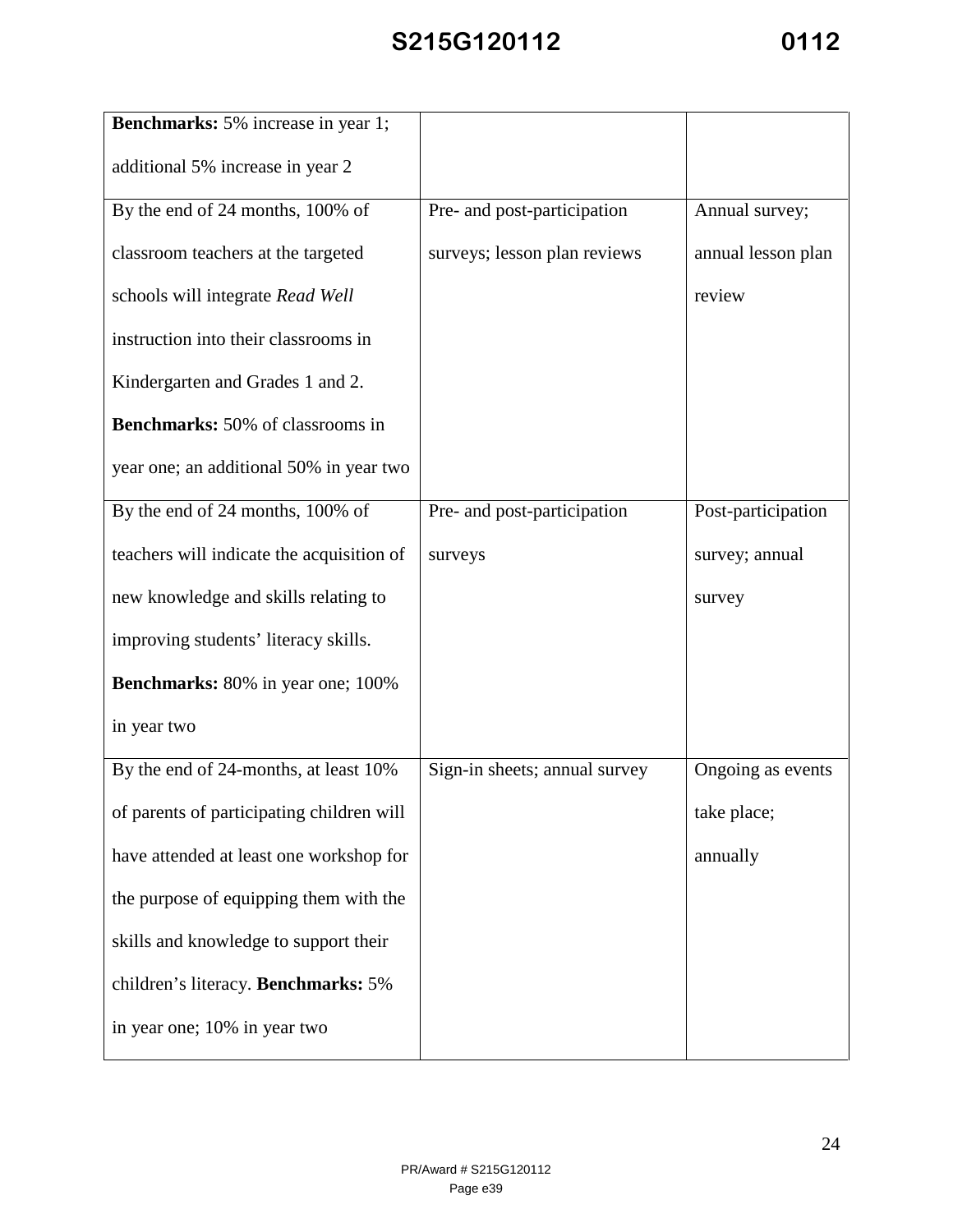Feedback from parents and other stakeholders will be gathered through an annual

**Performance Survey**, which is a validated instrument developed for the purpose of gathering valid, reliable performance feedback. The survey gathers qualitative feedback and asks respondents to provide information regarding his/her opinion of the initiative or program, perceived strengths and weaknesses, areas of concern, and other thoughts so that this input can be used to refine the project.

**Collecting Government Performance and Results Act (GPRA) data:** In addition, we will also collect and report: GPRA 2) the percentage of participating 3rd-grade students who meet or exceed proficiency on State reading or language arts assessments.

*(ii) The extent to which the methods of evaluation will provide performance feedback and permit periodic assessment of progress toward achieving intended outcomes*

The evaluation plan described above includes multiple feedback loops to continuously gather student, teacher and administrator feedback for the purpose of reviewing assessment data (monthly) to refine, strengthen and improve the program approach. This process includes regular project meetings among school-based project personnel and monthly meetings of the full Literacy Advisory Council. As noted above, the evaluator will prepare quarterly programmatic and financial reports, which will be reviewed and discussed during these meetings. Parents will be provided with progress updates during regularly-scheduled parent-teacher conferences held throughout the year.

As indicated throughout this proposal, East Saint Louis School District 189 is one of the most impoverished school districts in the country. More than 98% of our students live in poverty and our district resources are already stretched beyond their limits. As such, outside financial support is essential to launching this desperately-needed intervention. *Get Ready, Get Set, Go Read* will